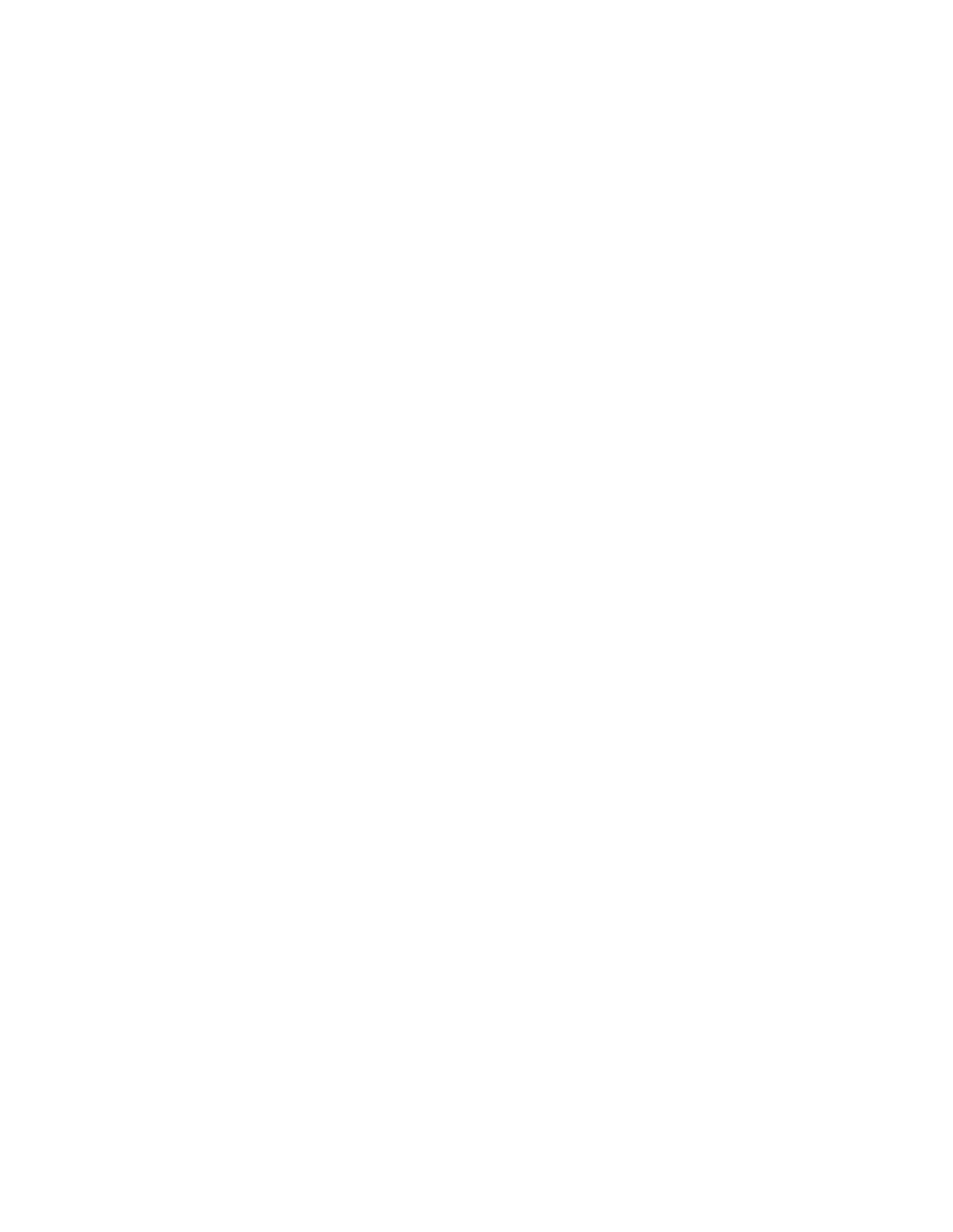# **Highlights**

The Department of Tourism, Heritage and Culture is proud of its achievements in 2014-2015. Some of these include:

\*

The completion of the *Parks Act* Review, and the implementation of 16 important, role-defining legislative and regulatory amendments. These amendments form the basis of the *Parks Act* renewal for the 21st century. As the original Act was proclaimed in 1961, this review was more than 50 years in the making. The review incorporated the views of more than 2,500 New Brunswick residents from province-wide consultations conducted in 2013-2014.

#### $\ast$

The renewed cultural policy, *Creative Futures: A renewed Cultural Policy for New Brunswick*, was unveiled in June 2014. An additional \$3 million was allocated to support the implementation of the policy. Several new programs were launched, and key cultural institutions received funding increases.

#### $\ast$

New Brunswick tourism marketing focused on mobile devices to better serve the increasing numbers of guests planning their trips and using their mobile devices while in the province.

 $\ast$ 

New Brunswick tourism marketing partnerships with 34 tourism organizations and travel companies leveraged \$10.9 million in domestic and international marketing for the province. Media relations resulted in New Brunswick tourism articles and broadcasts receiving 836 million impressions with an equivalent media value of \$13.6 million. The department's direct-to-consumer tourism marketing brought an estimated 136,000 guests to the province, with attributable visitor spending of \$97.8 million and provincial tax revenue of \$7.5 million representing a return on taxpayer investment of \$3.50:\$1.

#### $\ast$

Ten process improvement projects were completed that saved or generated a total of \$587,000, and fostered a culture of continuous improvement across the department. A highlight of the year was the \$345,000 (34 per cent) increase in revenues generated by the Lean Six Sigma project team at Sugarloaf Provincial Park. Many staff also completed Waste Walks to achieve hard and soft savings of \$53,000.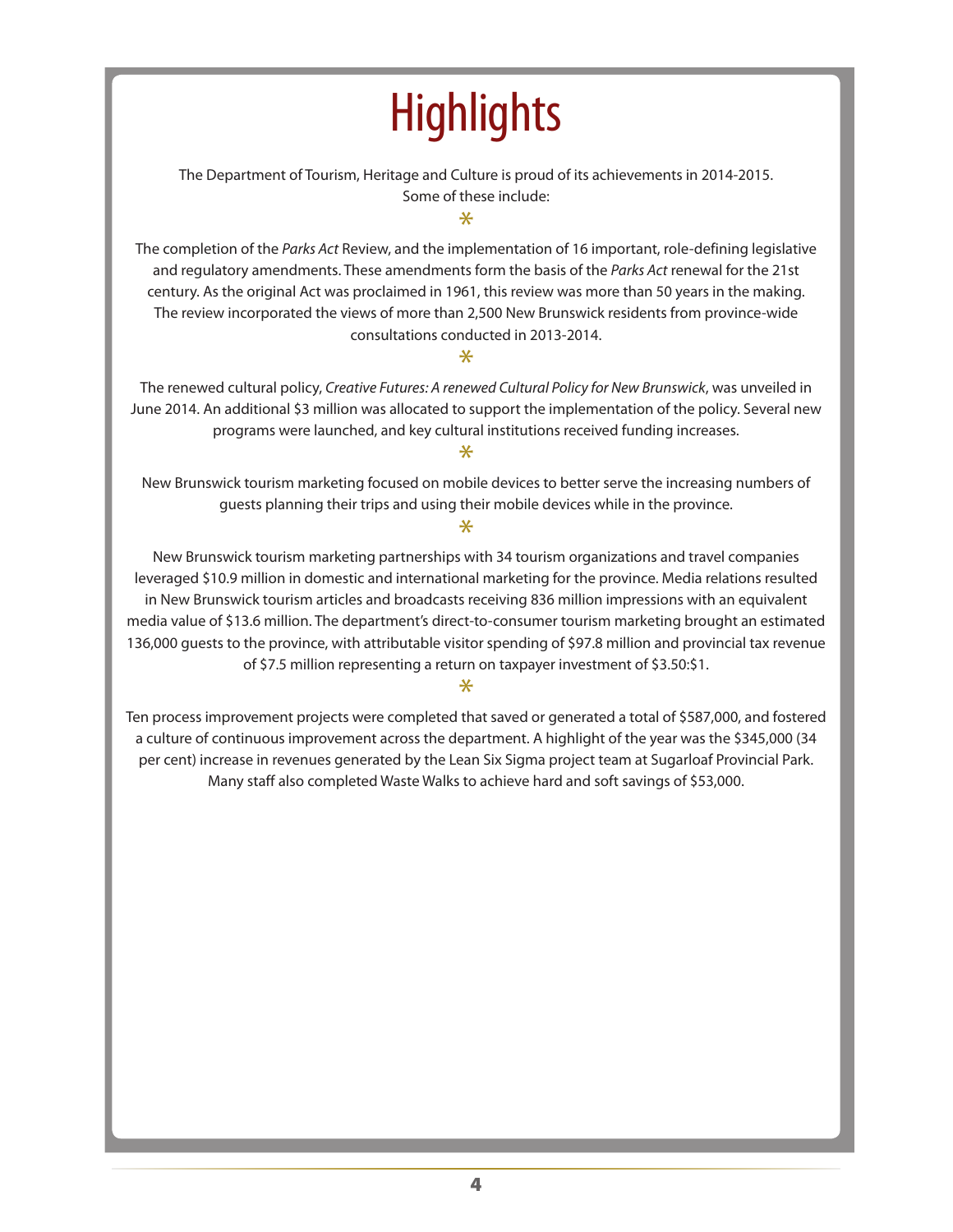# Performance measures

| <b>More jobs</b>                                                                          | <b>Measures</b>                                                                                            |
|-------------------------------------------------------------------------------------------|------------------------------------------------------------------------------------------------------------|
| Conserve, develop and promote New Brunswick's natural, cultural and<br>heritage resources | Dollar value of attributable visitor spending<br>Number of media impressions                               |
| Strengthen tourism and cultural industries                                                | Number of referrals and bookings as well as dollar value                                                   |
| <b>Fiscal responsibility</b>                                                              | <b>Measures</b>                                                                                            |
| Achieve sustainable budget                                                                | Ratio of actual to budgeted expenditures                                                                   |
| Increase revenue generation                                                               | Ratio of actual to budgeted revenue                                                                        |
| Prioritize, optimize and improve processes                                                | Dollars saved/generated per: continuous improvement                                                        |
| <b>Best place to raise a family</b>                                                       | <b>Measures</b>                                                                                            |
| Conserve, develop and promote New Brunswick's natural, cultural and<br>heritage resources | Number of parks and attractions participants<br>Number of participants in heritage programs and activities |
| <b>Enhance New Brunswick identity</b>                                                     | Number of Cultural Policy key actions implemented                                                          |
| Deliver innovative programs and services                                                  | Number of changes implemented to fulfil commitments of Parks Act review                                    |
| <b>Smarter government</b>                                                                 | <b>Measures</b>                                                                                            |
| Access relevant, timely and quality information                                           | Number of processes managed through metrics                                                                |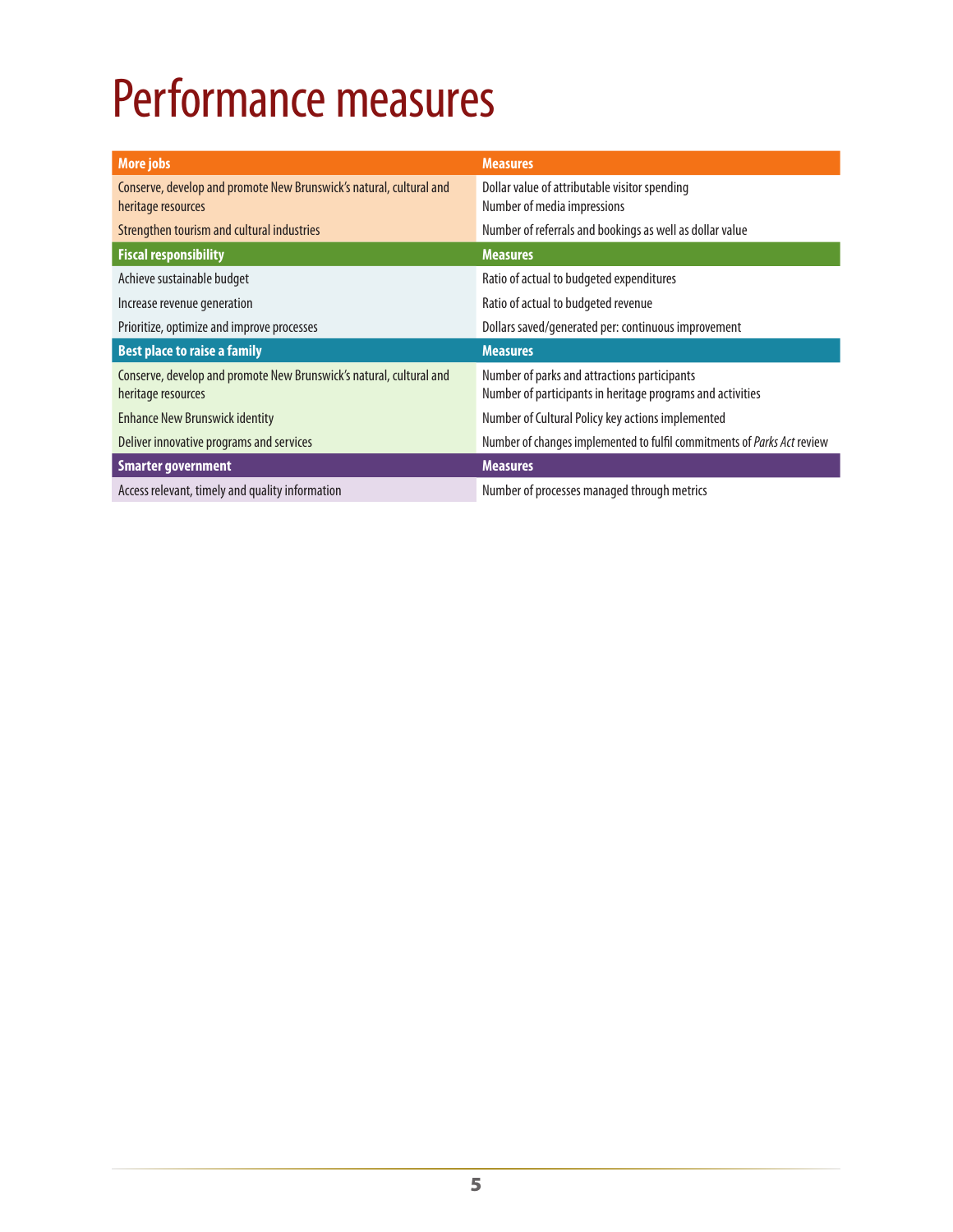## **More jobs**

#### **Objective of the measure**

Conserve, develop and promote New Brunswick's natural, cultural and heritage resources.

#### **Measure**

Dollar value of attributable visitor spending.

#### **Description of measure**

Export tourism revenue from visitor spending on New Brunswick tourism goods and services attributable to the department's leisure travel marketing activities.



#### **Overall performance**

Exceeded stretch target of \$97 million.

**Baseline**: \$95.8 million **Target**: \$95 million **Actual**: \$98 million

#### **Why do we measure this?**

The department's tourism marketing investments with partners, including the Canadian Tourism Commission and the Atlantic Canada Tourism Partnership, have set objectives to achieve target returns on investment.

The department therefore measures responses to its tourism advertising to evaluate the effectiveness and efficiency of each investment in terms of bringing visitors and spending to the provincial tourism sector.

#### **What initiatives or projects were undertaken in the reporting year to achieve the outcome?**

Both the tourism website [\(tourismnewbrunswick.ca](http://tourismnewbrunswick.ca)) and digital advertising incorporated content personalization and video content, to increase the engagement of the travel consumer with New Brunswick's branded content. This increased the value of referrals and bookings through the tourism website, along with attributable visitor spending by converted visitor parties.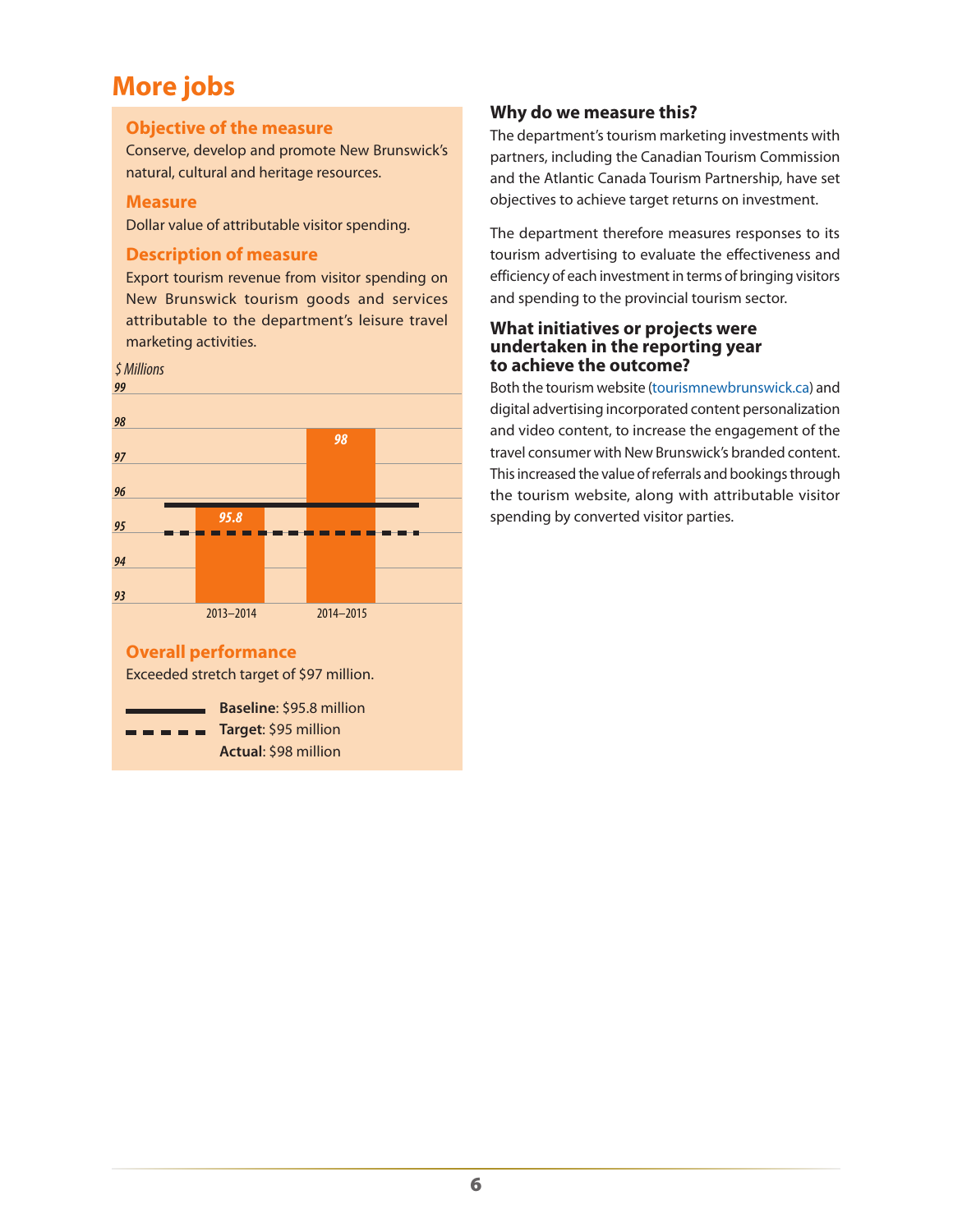### **More jobs**

#### **Objective of the measure**

Conserve, develop and promote New Brunswick's natural, cultural and heritage resources.

#### **Measure**

Number of media impressions and advertising value in dollars.

#### **Description of measure**

MediaMiser provides industry standard metrics related to the frequency, reach and advertising value of a media message within specific target areas and time periods. These metrics are used to estimate the potential audience of New Brunswick tourism messages in target travel markets attributable to the efforts of the department's Media Relations team.



#### **Overall performance**

Below base performance.

- **Baseline**: 859 million impressions worth \$13.3 million in advertising value
- **Target**: 860 million impressions worth \$13 million in advertising value

**Actual**: 836 million impressions worth \$13.6 million in advertising value

#### **Why do we measure this?**

The department measures editorial coverage that was influenced by the Media Relations team to evaluate the effectiveness and efficiency of its efforts in soliciting influential travel and consumer media to develop and publish stories and editorials about the distinctive travel products and experiences available in New Brunswick.

#### **What initiatives or projects were undertaken in the reporting year to achieve the outcome?**

In addition to its ongoing work with qualified travel journalists, an initiative was undertaken to align media relations and social media, to amplify New Brunswick tourism stories while journalists are in the province and as the stories are prepared for publication.

Efforts to align media relations and social media have been implemented. However results are not reflected in the above figures at this time.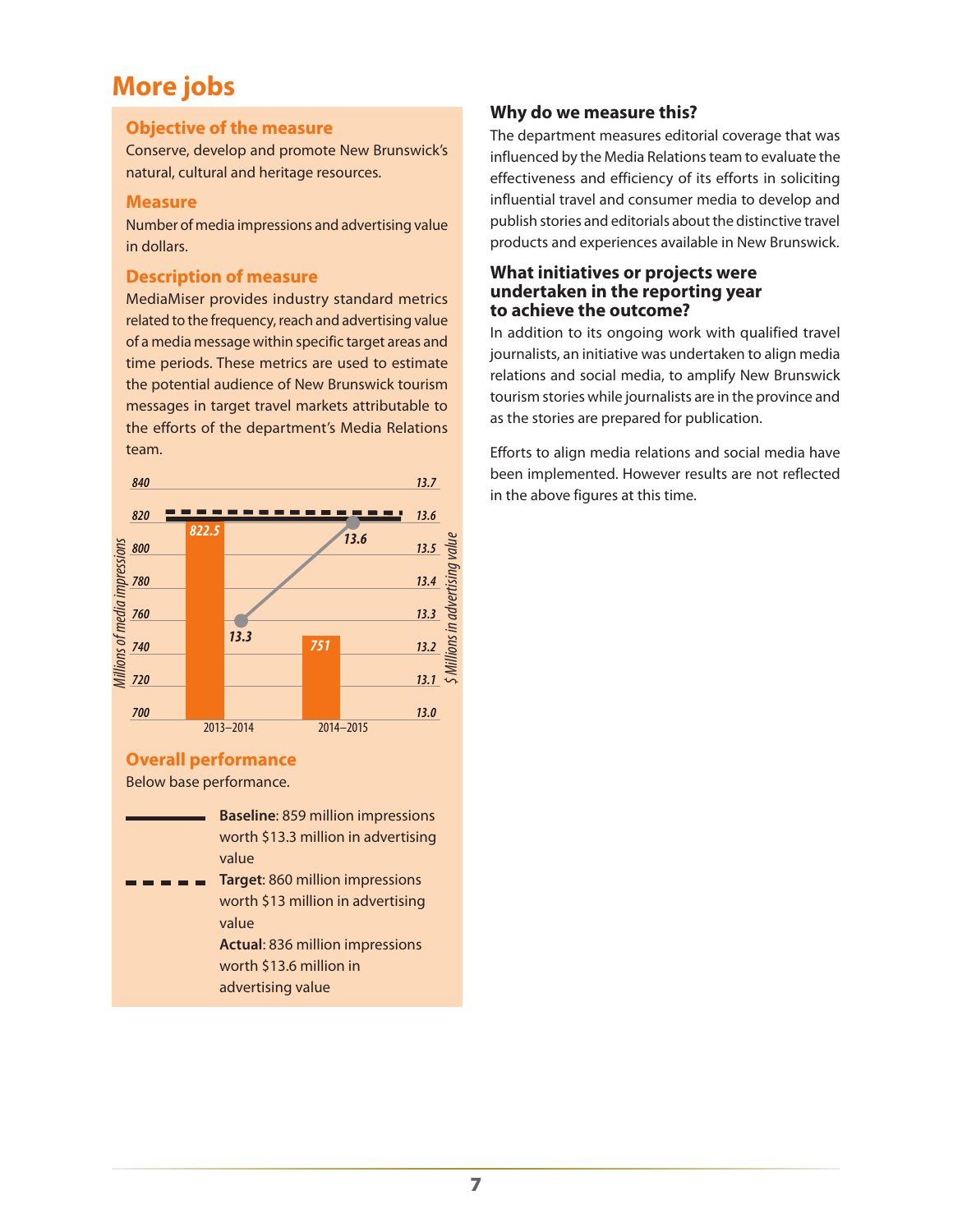### **More jobs**

#### **Objective of the measure**

Strengthen tourism and cultural industries.

#### **Measure**

Number of referrals and bookings and dollar value.

#### **Description of measure**

This is a measure of the number and value of referrals and bookings through tourismnewbrunswick.ca, as a leading indicator of New Brunswick tourismsector business generated by the department's tourism-marketing campaigns. As New Brunswick tourism advertisements in travel markets with the most potential are designed to direct prospective guests to campaign web pages, incremental traffic is reflected in the number of referrals to attractions, campgrounds, and accommodations.



#### **Overall performance**

Exceeded stretch targets of 700,000 and \$4.8 million.

Note that 2014-2015 targets were set below the 2013-2014 baseline due to the focus on tourism website content rather than direct product referrals. However, increased engagement with tourism website content led to higher value referrals and bookings (of value-added Experience Collection products, for example).

| Baseline: 822,446, \$7.94 million               |
|-------------------------------------------------|
| $=$ $=$ $=$ $=$ Target: 623,000, \$4.25 million |
| Actual: 750,989, \$9.2 million                  |

#### **Why do we measure this?**

Referrals and bookings generated through the tourism website are leading indicators of the interest generated by departmental tourism-marketing activities, which are directly relevant to the department's 1,200 tourism-sector business-operator partners.

#### **What initiatives or projects were undertaken in the reporting year to achieve the outcome?**

Content personalization, mobile optimization, and video integration into both the tourism website and digital advertising were undertaken to increase the engagement of the travel consumer with the tourism experiences and products featured on the tourism website.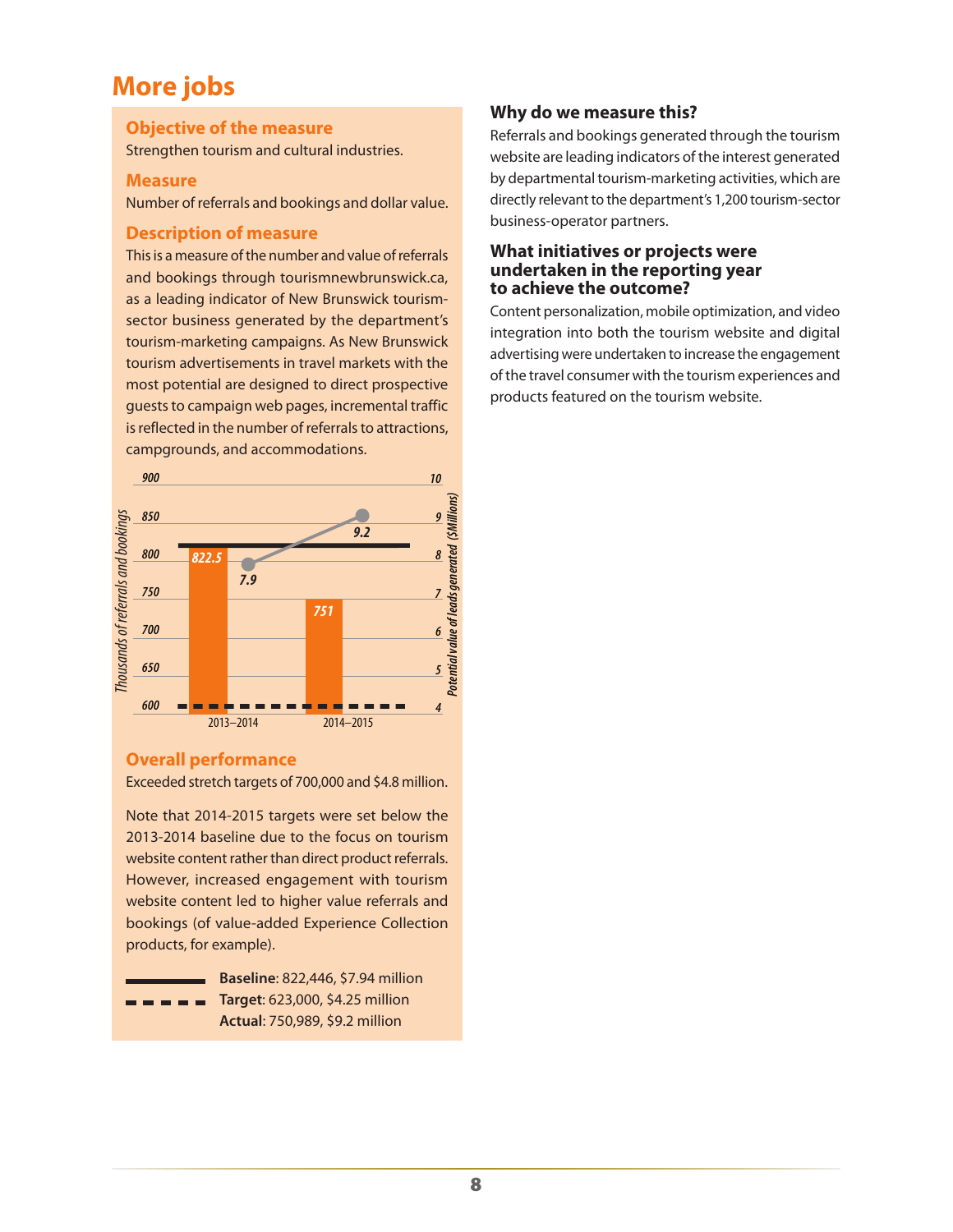## **Fiscal responsibility**

#### **Objective of the measure**

Achieve sustainable budget.

#### **Measure**

Ratio of actual to budgeted expenditures.

#### **Description of measure**

The ratio measures whether the department is over-budget or under-budget on expenditures. The ratio will exceed 100 per cent when expenses are over-budget and will be less than 100 per cent when under-budget.



**Actual**: 99.3 %

#### **Why do we measure this?**

These measures allow the department to manage overall expenses and provide incentives to increase revenues. The department must ensure that expenses are managed in accordance with the budget and be prepared to take corrective action if expenses are projected to be over budget. Revenue budgets are targets and the department strives to meet or exceed this target.

#### **What initiatives or projects were undertaken in the reporting year to achieve the outcome?**

The department was able to exceed its expenditure target through attrition, strategic procurement and process improvement initiatives including visitor information centres and vehicle fleet management.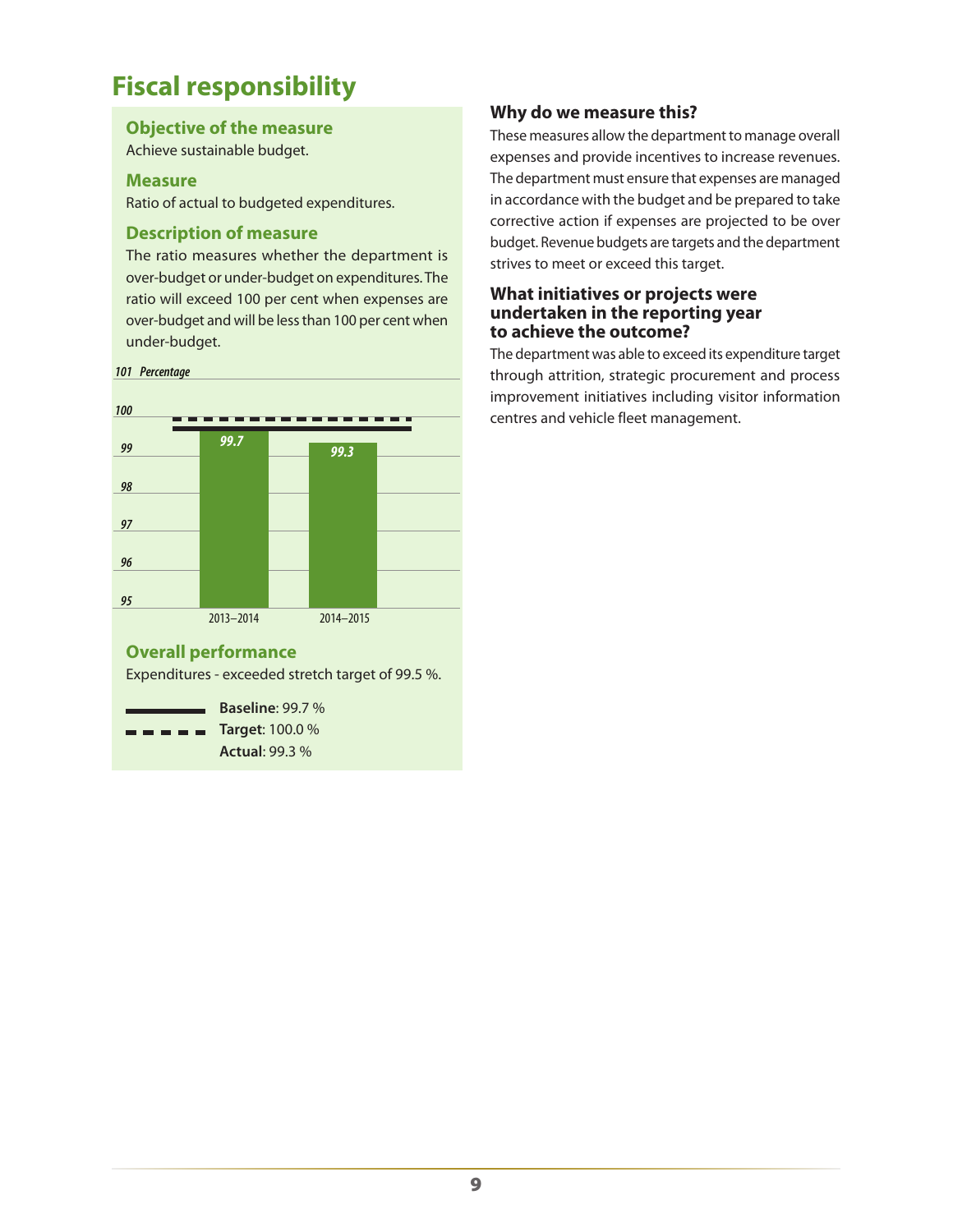## **Fiscal responsibility**

#### **Objective of the measure**

Increase revenue generation.

#### **Measure**

Ratio of actual to budgeted revenue.

#### **Description of measure**

The ratio measures whether the department is over-budget or under-budget on expenditures and revenue. The ratio will exceed 100 per cent when revenue is over-budget and will be less than 100 per cent when under-budget.



#### **Overall performance**

Revenue - Improved performance (between base and target).

**Baseline**: 95.4 % **Target**: 100 % *<u>Property</u>* **Actual**: 97.8 %

#### **Why do we measure this?**

These measures allow the department to manage overall expenses and provide incentives to increase revenues. The department must ensure that expenses are managed in accordance with the budget and be prepared to take corrective action if expenses are projected to be over-budget. Revenue budgets are targets, and the department strives to meet or exceed this target.

#### **What initiatives or projects were undertaken in the reporting year to achieve the outcome?**

Although the department did not meet the revenue target it did exceed its baseline thanks to a Lean Six Sigma project at Sugarloaf Provincial Park.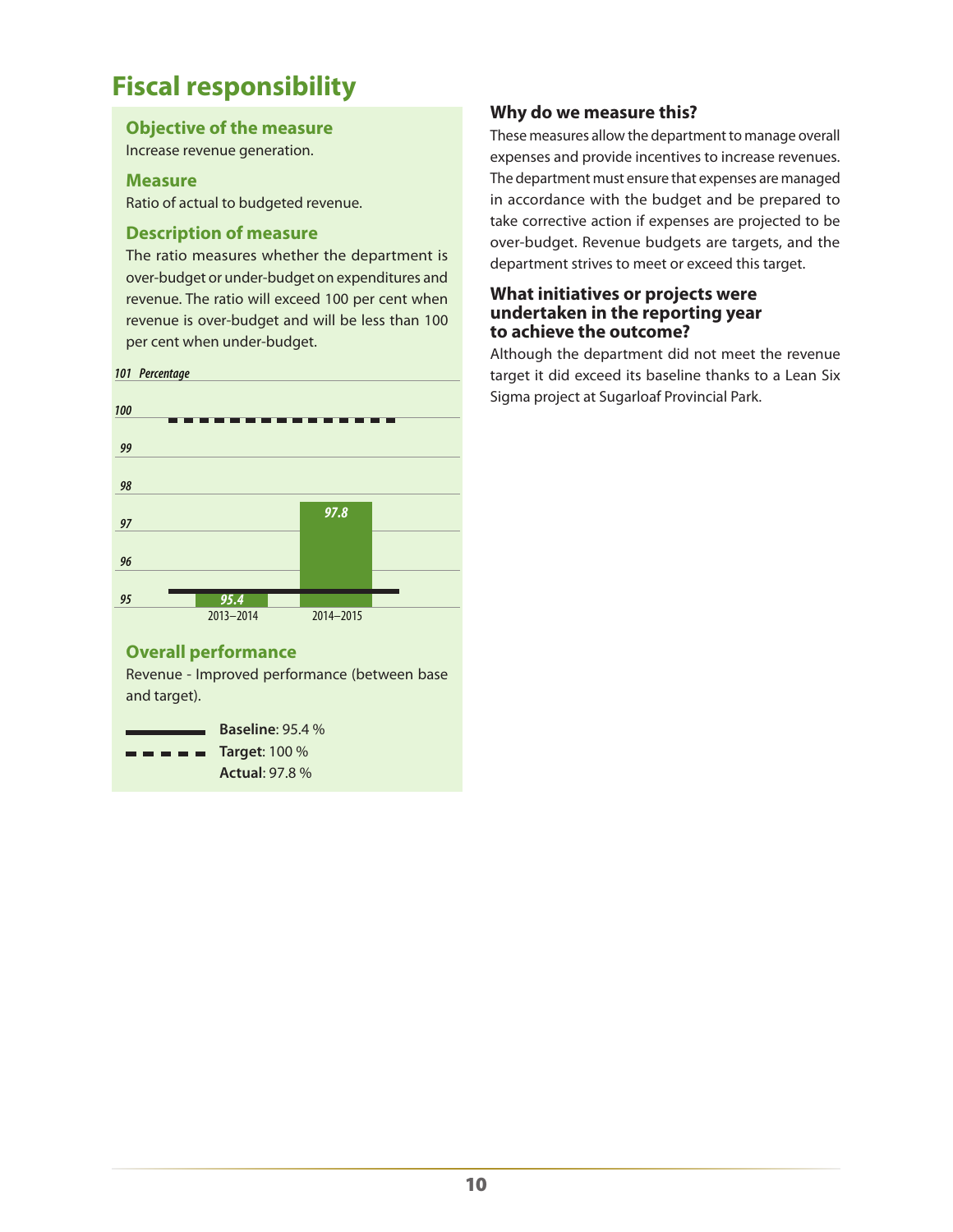## **Fiscal responsibility**

#### **Objective of the measure**

Prioritize, optimize and improve processes.

#### **Measure**

Dollars saved/generated per: continuous improvement.

#### **Description of measure**

This measure describes the total dollars saved or generated through various continuous-improvement initiatives. Dollars counted include hard savings, cost avoidance, and revenue that were generated through Lean Six Sigma projects and Waste Walks.

*600 550 528.5 500 450 400*  **Overall performance** Exceeded target. **Baseline**: New **Target**: \$470,000 ----

**Actual**: \$528,527

*Dollars saved/generated per continuous improvement (\$000s)*

#### **Why do we measure this?**

Reducing costs and increasing revenues was a strategic priority, and measuring dollars saved by continuous improvement allowed the department to manage and grow the level of improvement activity.

**What initiatives or projects were undertaken in the reporting year to achieve the outcome?**

- Ten Process Improvement projects were successfully completed including:
- Increasing revenue generation at Sugarloaf Park - \$345,000
- Information Technology (IT) Development Services  $-5100.000$
- The training of and successful implementation of Waste Walks by employees saved \$53,000.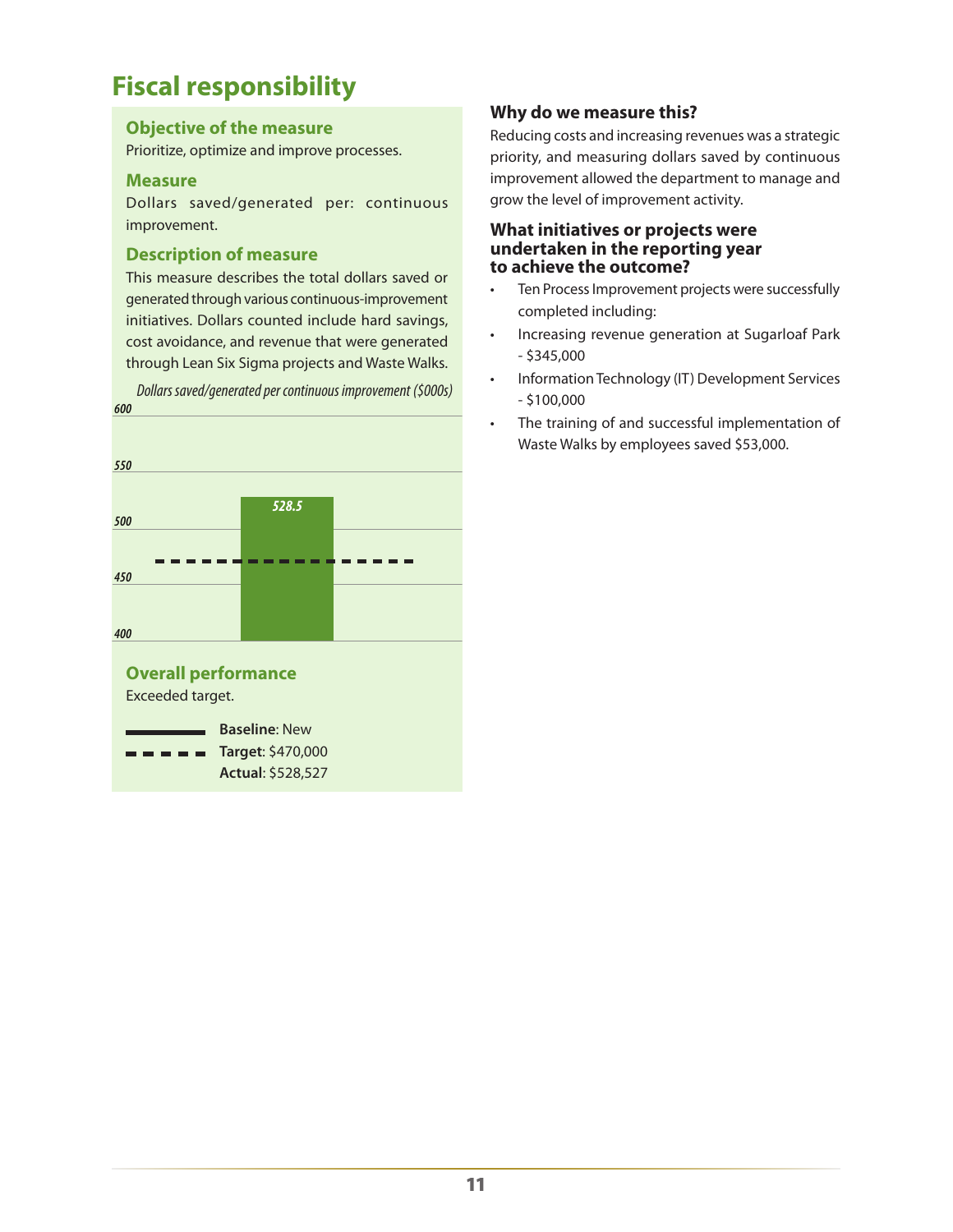## **Best place to raise a family**

#### **Objective of the measure**

Conserve, develop and promote New Brunswick's natural, cultural and heritage resources.

#### **Measure**

Number of parks and attractions participants.

#### **Description of measure**

This measure focuses on attendance at provincial attractions as well as, provincial park campgrounds, and in departmental programs at parks and attractions, to ensure the delivery of valuable and innovative programs and services to New Brunswick residents and visitors alike.



**Actual**: 927,920

#### **Why do we measure this?**

This is a measure of the effectiveness and efficiency of provincial-parks-and-attractions programs in drawing New Brunswick residents and visitors alike to the province's natural and heritage resources.

#### **What initiatives or projects were undertaken in the reporting year to achieve the outcome?**

The department undertook partnership and program management initiatives to increase participation in programs at provincial parks and attractions.

The department followed a combined radio, Internet and social-media marketing strategy encouraging New Brunswickers to "unplug," get outside and get healthy at New Brunswick parks and attractions. In addition, the youth-led *Get Outside*! program delivered regular, signature events and activities in parks for its second year.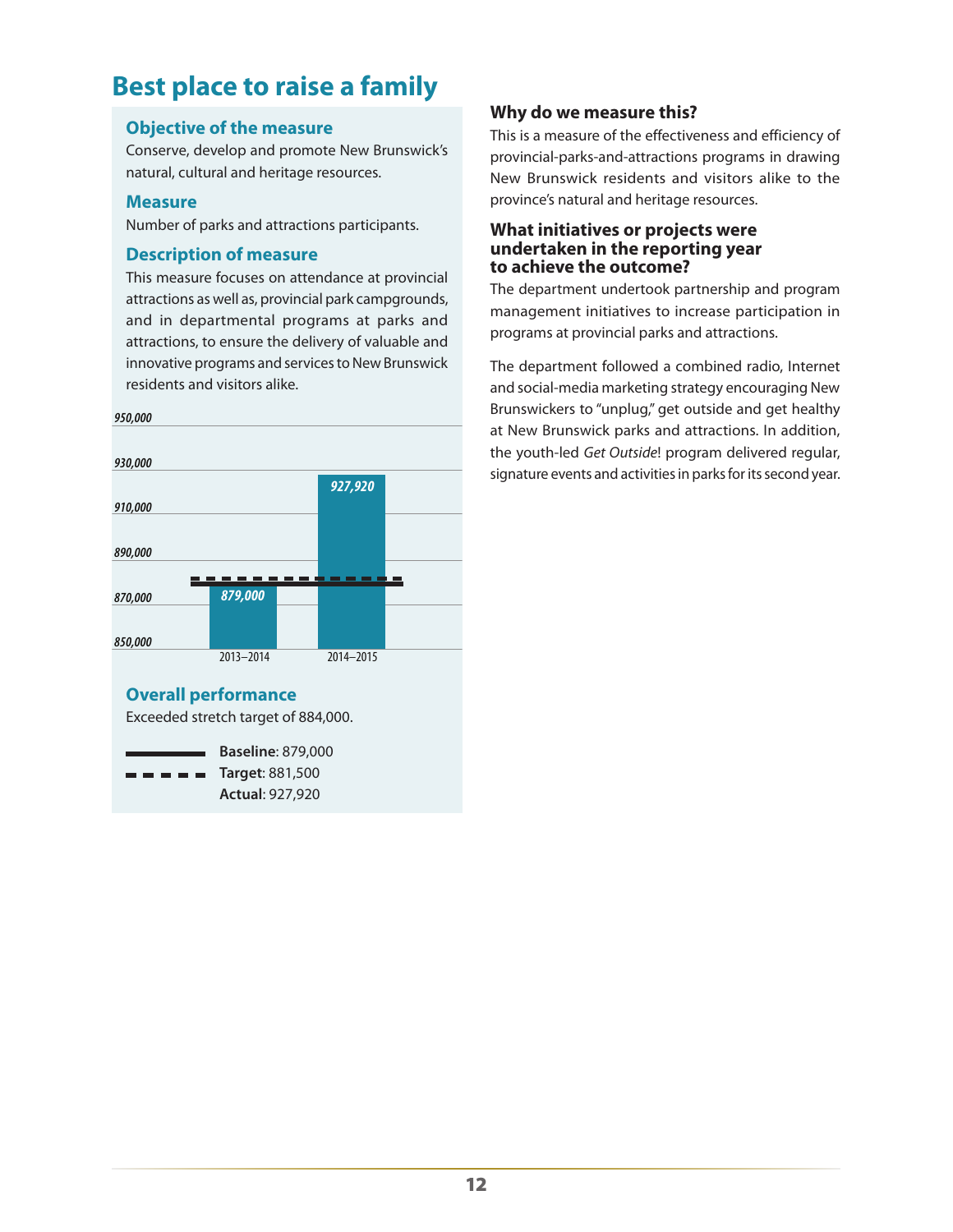## **Best place to raise a family**

#### **Objective of the measure**

Conserve, develop and promote New Brunswick's natural, cultural and heritage resources.

#### **Measure**

Number of participants in heritage programs and activities.

#### **Description of measure**

This tracks the participation rates in heritage programs, from Built Heritage, to fine art conservation, to Heritage Week and Heritage Fairs, to commemoration events, to New Brunswick Day attendance.



#### **Why do we measure this?**

This measure contributes to the evaluation of the effectiveness and efficiency of heritage programs in maintaining heritage resources and celebrating New Brunswick heritage events and places.

#### **What initiatives or projects were undertaken in the reporting year to achieve the outcome?**

Heritage Fairs, other heritage projects and communitybased commemorative activities were undertaken as part of the implementation of *Creative Futures: A renewed Cultural Policy for New Brunswick*.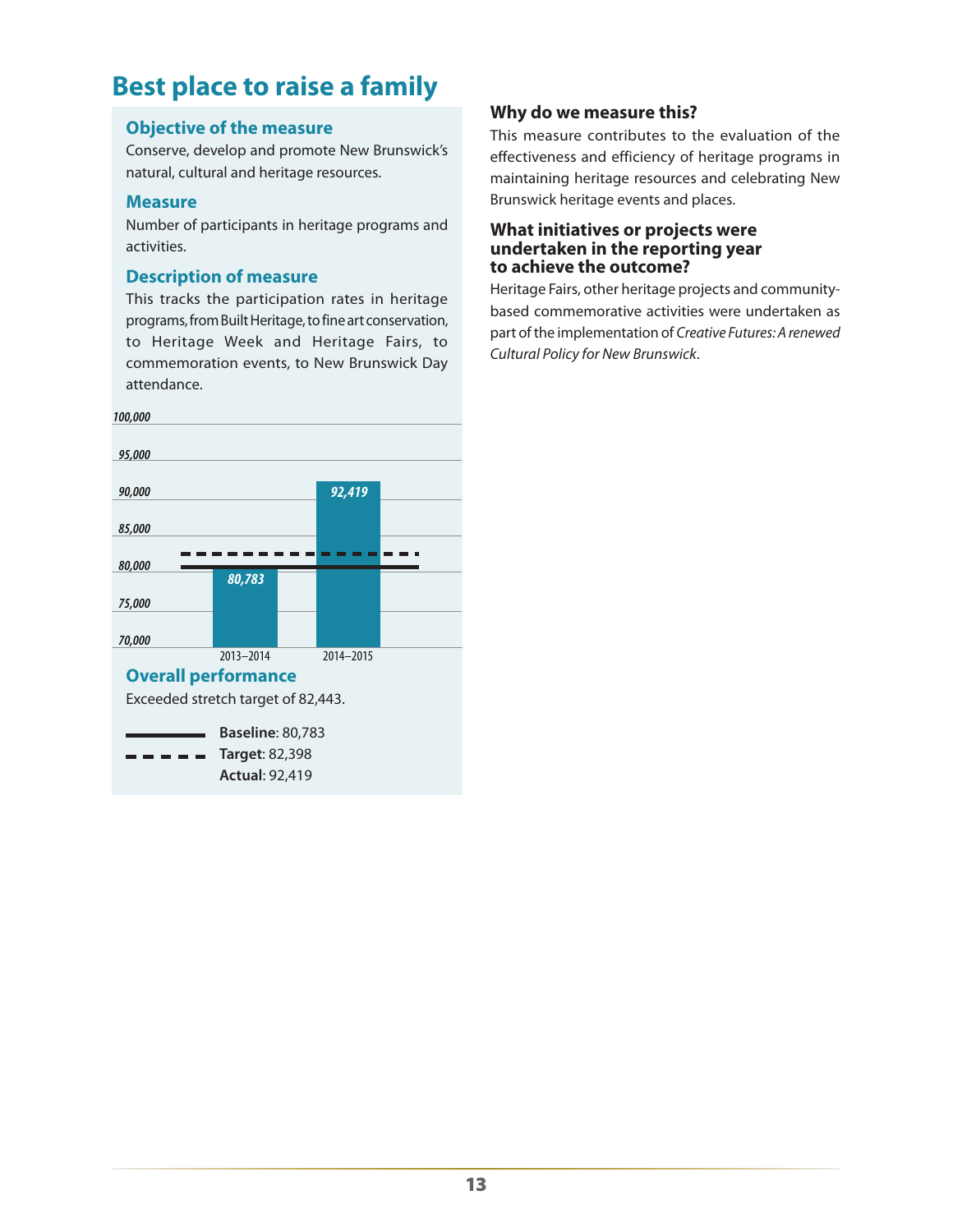## **Best place to raise a family**

#### **Objective of the measure**

Enhance New Brunswick Identity.

#### **Measure**

Number of *Creative Futures: A renewed Cultural Policy for New Brunswick* key actions implemented.

#### **Description of measure**

This is a measure of progress toward the implementation of the renewed cultural policy, including important initiatives and program and service adjustments.

#### **Overall performance**

Six of 11 policy actions implemented.

**Baseline**: New **Target**: 11 **Actual**: 6

#### **Why do we measure this?**

To ensure timely completion of departmental actions required to implement the renewed cultural policy.

#### **What initiatives or projects were undertaken in the reporting year to achieve the outcome?**

- **Establishing an implementation committee for** *Creative Futures: A renewed Cultural Policy for New Brunswick*: An interdepartmental group was assembled and members have started working cooperatively on action items.
- Promoting networks and developing new **opportunities for provincial touring by New Brunswick artists**: In November 2014, the provincial Arts Touring and Presenting program was expanded, the budget increased and the program promoted to eligible non-profit organizations. In 2014, 21 groups received funding through this program.
- Increasing support to arts integration in **anglophone and francophone schools**: In 2014- 2015, 4817 anglophone students participated in "VanGO!" while 4510 students in francophone schools participated in "La Grande Visite." Both programs are composed of exhibitions of artworks by New Brunswick artists from the New Brunswick Art Bank. Twenty-four schools were part of the 2014-2015 tour program.
- **Work on the Status of the Artist Task Force: Work** began in 2014 on this initiative with the goal of providing recommendations or measures to improve the socio-economic status of professional artists. The task force structure was revised in 2014 and an organizational model consisting of a working group and sub-committees were put in place to accelerate the process and make it more efficient. As part of a research report to be undertaken, a national and international scan of legislation and program models will form the basis for further work on this important matter.
- Increasing the department's capacity for cultural **based statistical research**: The Culture Satellite Account, a national initiative of provincial-andterritorial jurisdictions was created as a tool designed to measure the economic contribution of the arts, cultural industries, heritage, and sport to the Canadian economy. As well, the department has started to measure audience participation in festivals and community partnership programs. This will help the department better understand emergingand-growing sectors for strategic investment and support.
- **Supporting arts organizations:** An initiative was undertaken to provide an additional \$650,000 for strategic support to provincial and professional arts organizations. With the department expanding the reach of this program and increasing the budget, organizations were able to operate more effectively and offer increased programming.
- **Cultural Infrastructure Inventory Initiative:** The [New Brunswick Cultural Facilities Inventory,](http://nbcfs-sicnb.gnb.ca/) launched in 2013, was promoted to organizations, municipalities and stakeholders as a resource for cultural infrastructure in New Brunswick. During the second phase in 2014, more provincial cultural facilities were added as well as non-traditional facilities. The next phase will encourage continued expansion of the database while partnering Tourism, Heritage and Culture with other departments to develop an integrative planning approach for the cultural sector and other sectors.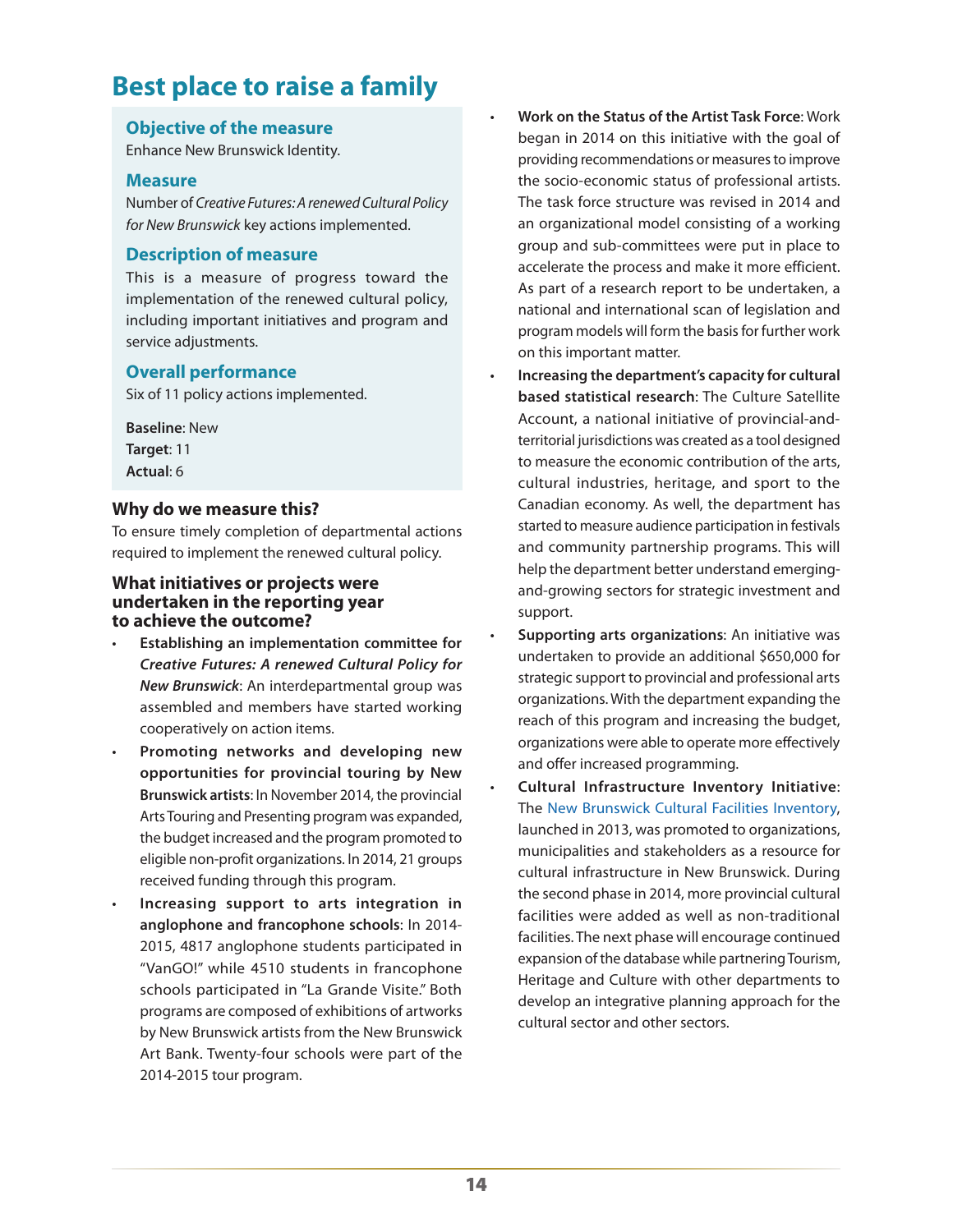Sharing and building on best practices of **New Brunswick's professional artists, cultural institutions, organizations and creative enterprises**: GNB is working with the State of Maine through the Maine-NB Memorandum Of Understanding (MOU) on Cultural Initiative. The two jurisdictions are building on each other's successes in the arts and cultural sectors. Other successful partnerships in

## **Best place to raise a family**

#### **Objective of the measure**

Deliver innovative programs and services.

#### **Measure**

Number of changes implemented to fulfil commitments of *Parks Act* Review.

#### **Description of measure**

The implementation of actions identified through the *Parks Act* Review is critical in fulfilling the department's commitments toward modernizing the governance of and services at provincial parks and attractions.

#### **Overall performance**

Met or exceeded stretch target of eight.

**Baseline**: New **Target**: 8 **Actual**: 13

#### **Why do we measure this?**

This is a measure of progress toward the implementation of actions identified through the *Parks Act* Review.

#### **What initiatives or projects were undertaken in the reporting year to achieve the outcome?**

As a result of the *Parks Act* Review and related program changes, the department introduced the following legislative and regulatory amendments:

2014-2015 included a joint exhibition programming initiative by arts organizations in New Brunswick and in Prince Edward Island titled *O Canada*, an exhibition of contemporary Canadian art presented by Galerie Louise-et-Rueben-Cohen de l'Université de Moncton, Galerie Sans Nom in Moncton, the Owens Art Gallery in Sackville, and the Confederation Centre for the Arts in Charlottetown, P.E.I.

#### Legislative:

- modernized mandate for provincial parks;
- established a classification system for provincial park;
- adopted requirement to develop resource management plans for provincial parks;
- adopted requirement that the *Parks Act* be reviewed every 10 years;
- expanded list of park properties covered by the *Parks Act*;
- established requirement of a joint advisory committee on park management with First Nations;
- prohibited commercial mining and wood harvesting within provincial parks; and
- expanded the definition of security personnel to include conservation and off-road vehicle enforcement officers.

#### Regulatory:

- added heritage properties;
- established classifications for individual provincial parks;
- allowed fireworks in provincial parks under specific circumstances;
- allowed off-road vehicles in provincial parks under specific circumstances;
- allowed fishing at Sugarloaf Provincial Park under specific circumstances;
- allowed removal of nuisance wildlife under specific circumstances;
- modernized campsite permitting regulations; and
- allowed wood harvesting for resource management and development only.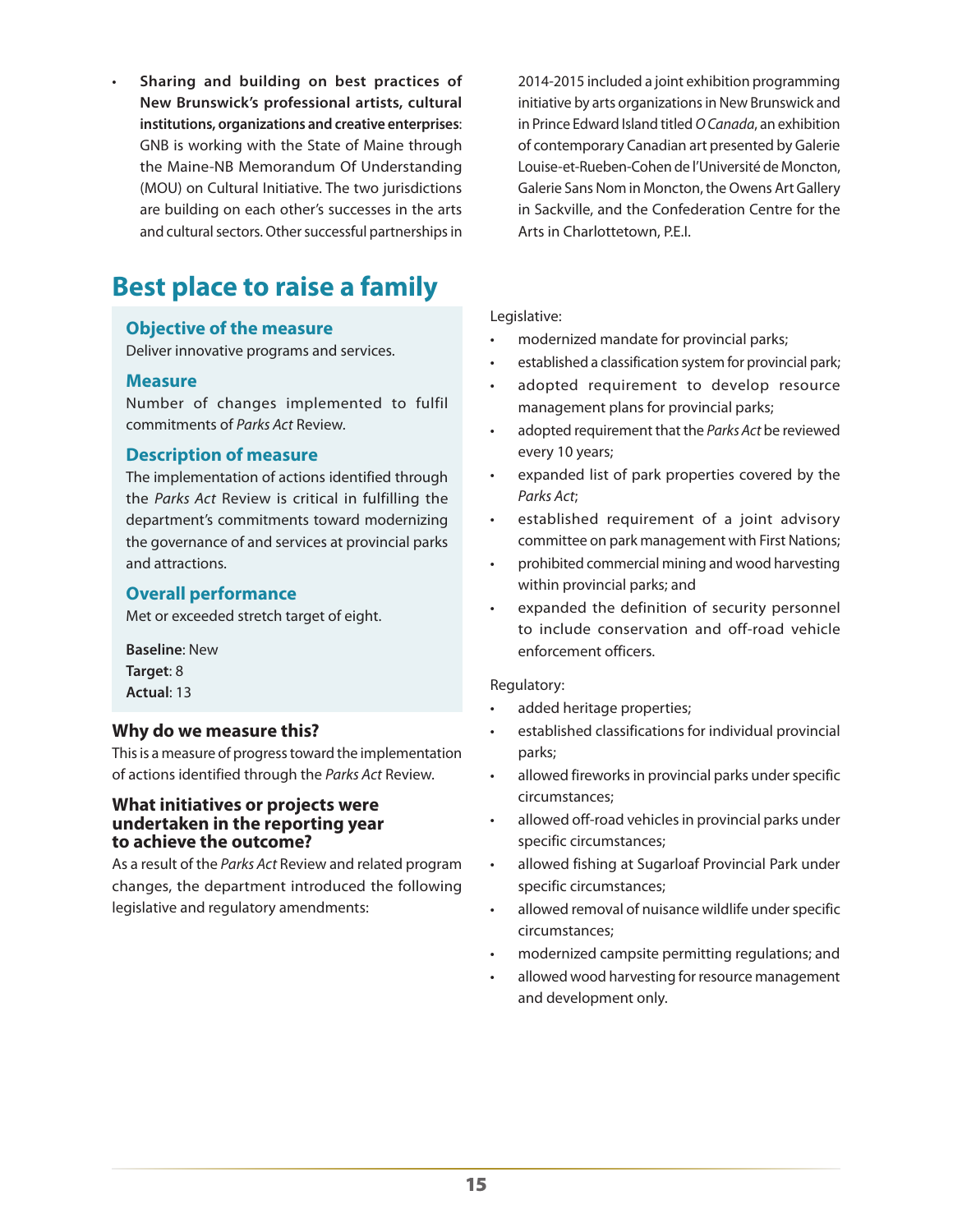### **Smarter government**

#### **Objective of the measure**

Access relevant, timely and quality information.

#### **Measure**

Number of processes managed through metrics.

#### **Description of measure**

This measure tracks the number of departmental processes that are managed through metrics (i.e., Key Performance Indictors [KPIs]).

#### **Overall performance**

Met target.

**Baseline**: 2 **Target**: 10 **Actual**: 10

#### **Why do we measure this?**

The department is committed to making business decisions and monitoring performance based on relevant, timely and quality information. Establishing KPIs is a critical step to improving overall performance of the department and serving its customers better. Increasing the number of process managed with metrics is a good overall indicator of improvement. All of the KPIs resulted from the successful completion of Lean Six Sigma projects.

#### **What initiatives or projects were undertaken in the reporting year to achieve the outcome?**

The department completed 10 Lean Six Sigma process improvement projects (listed below) to drive the achievement of this measure:

- increasing revenue generation at Sugarloaf Provincial Park;
- reducing the time to process heritage grant applications;
- matching staff levels to visitor demand at Visitor Information Centres;
- • improving trail-use authorizations;
- improving vehicle-fleet management and administration processes;
- increasing visitor interaction and engagement through social media;
- • reducing the turn-around time for departmental correspondence;
- • improving the identification and selection of improvement projects;
- improving the application and approval process for tourism operator signage; and
- • reducing the time to process culture grants applications.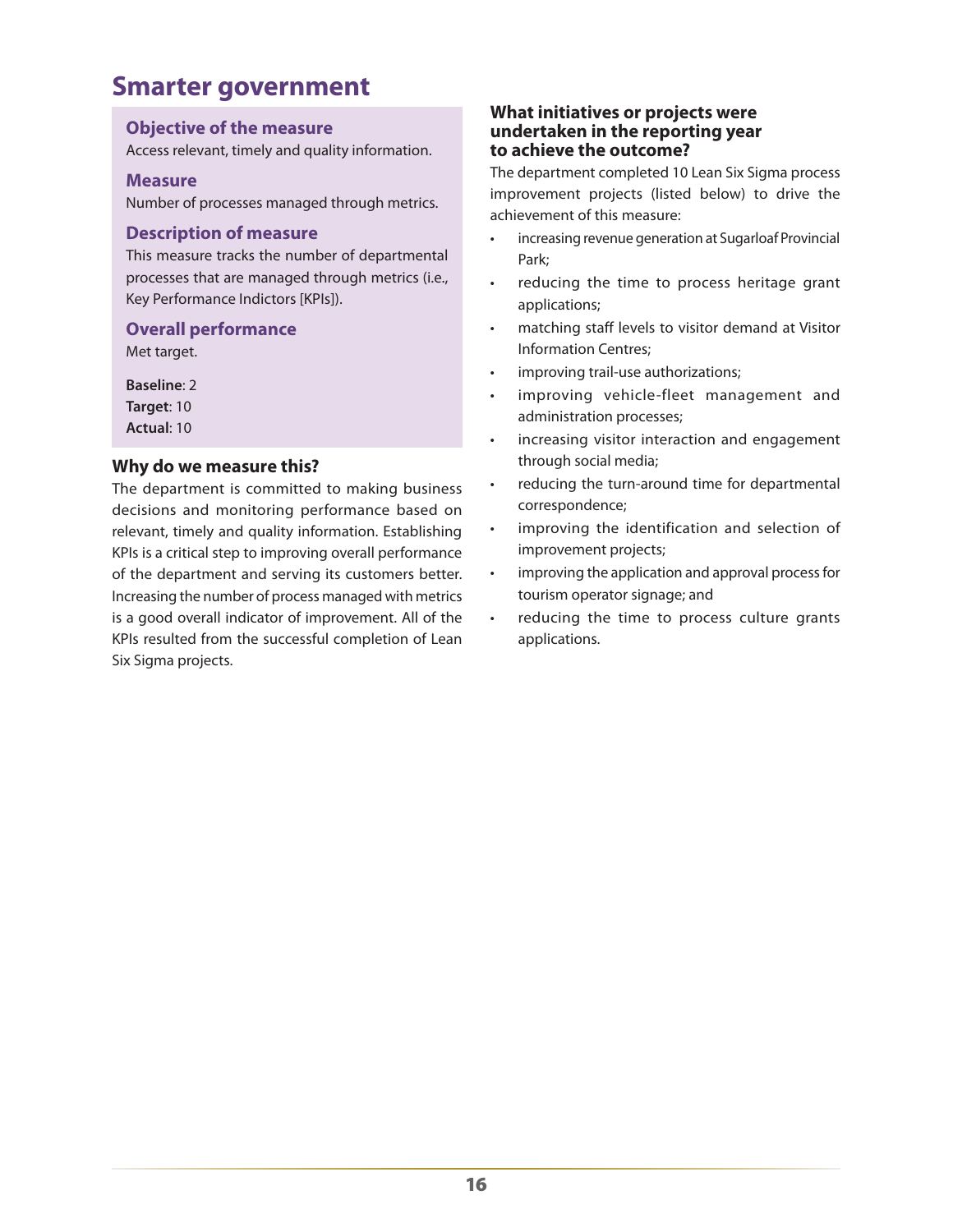# Overview of departmental operations

The mandate of the Department of Tourism, Heritage and Culture is to foster economic growth and pride of place through the conservation, development and promotion of New Brunswick's natural, cultural and heritage resources.

In 2014-2015, the department employed 234 individuals on a full-time, casual or contract basis. The department employed 216 individuals in 2013-2014.

## **High-level organizational chart**



## **Division overview and highlights**

The **Communications Branch** is responsible for promoting the programs, policies and activities of the department through strategic communications planning and support.

The branch develops and implements communications plans; provides advice and support to the Minister and senior management team; handles all mediarelated activities; and plans announcements and news conferences; prepares communications documents such as speeches, news releases and messages; coordinates the development and placement of advertisements, as required; and writes and designs web content. The branch is also involved in planning public-awareness and public consultation activities.

The **Performance Excellence Branch** is responsible for leading the development, implementation, progress monitoring and communication of the department's Strategy Map, Balanced Scorecard and SOMIA (a listing of strategic projects), maturing the culture of performance excellence within the department, as well as overseeing the Lean Six Sigma process improvement team. The branch had two full-time staff, the Alignment champion who led the department's strategy activities, and one Process Improvement facilitator who led the Lean Six

Sigma projects, Waste Walks and other improvement activities.

#### **Highlights**

- • The branch successfully led and managed the department's strategy activities. This was the first year for the department using the GNB formal management system (balanced scorecard etc.), and the department acquired new skills on how to successfully implement this structured businessimprovement methodology.
- The branch facilitated 10 process improvement projects that saved/generated \$587,000 and helped to foster a culture of continuous improvement across the department. A highlight was the \$345,000 (34-per-cent) increase in revenues generated by the Lean Six Sigma project team at Sugarloaf Provincial Park. Many staff also completed Waste Walks, saving \$53,000.

#### **Tourism and Parks Division**

The mandate of the **Parks and Attractions Branch** is to act as steward for 24 provincial parks and attractions and to play a significant role in supporting other tourism facilities that are either operated or supported by GNB.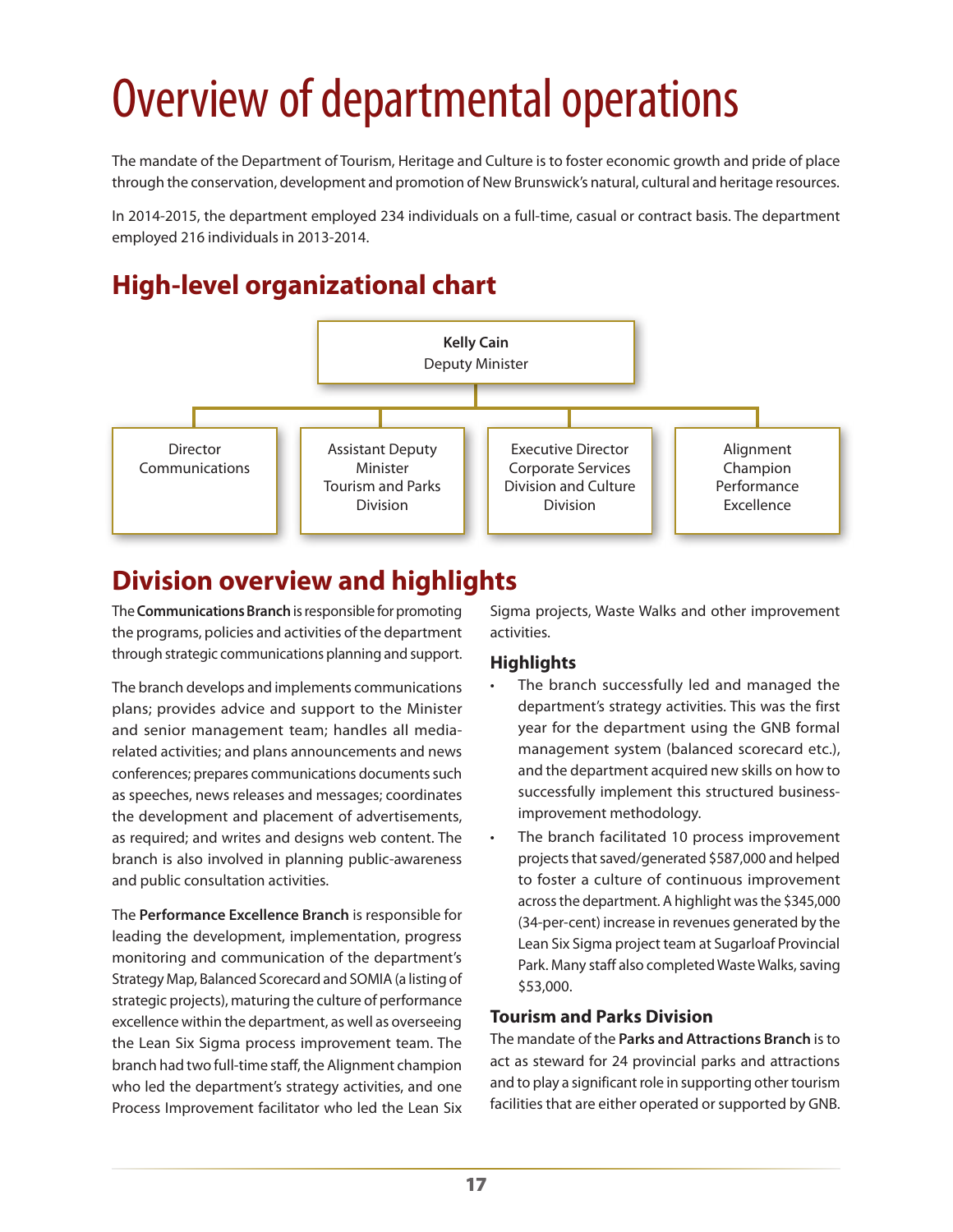All provincial parks are dedicated to residents of the province, visitors and future generations to:

- permanently protect ecosystems, biodiversity and the elements of natural and cultural heritage;
- provide opportunities for recreational and outdoor educational activities to promote a healthy lifestyle;
- provide opportunities to increase knowledge and appreciation of the natural and cultural heritage of the province; and
- offer a tourism product that enhances the province's image as a quality vacation destination.

#### **Highlights**

- Completion of *Parks Act* Review. Following provincewide consultations in 2013-2014, the views of more than 2,500 New Brunswickers used to implement 16 important and role defining legislative and regulatory amendments. These amendments form the basis of the *Parks Act* renewal for the 21st century. As the original Act was proclaimed in 1961, this review was more than 50 years in the making.
- Strategic investments The Parks Special Operating Agency allows several properties to directly re-invest earned revenues into their operations. At the Hopewell Rocks, strategic investment of retained profits allowed for a significant expansion of the gift-shop. The immediate return on investment from the expansion was a \$100,000 increase in sales from the 2013-2014 season.
- Partnership development Launch of an awardwinning ExploreEcoNB mobile application– ExploreEcoNB is a multi-partner mobile application created to connect New Brunswickers to outstanding ecological landscapes; as well as encourage outdoor physical activity and the exploration and appreciation of these places. This partnership resulted in ExploreEcoNB being presented with the "Connected to the Community Award" from the Canadian Wireless Telecommunications Association.
- Modernization of quest services Launch of a pilot program to offer free public WiFi in provincial parks. WiFi access points were strategically located at the gift shop at de la République Provincial Park and the welcome centre and restaurant at Sugarloaf Provincial Park. This service fulfils a long-standing customer request while at the same time respecting the natural and unplugged nature of parks.
- Best place to raise a family Provincial parks and attractions consistently remain as the top pages

visited on the Tourism New Brunswick website. Fans of the Provincial Parks' Facebook page grew to nearly 10,000 in 2014-2015. Provincial parks and attractions are integral to the provincial identity, foster pride of place among residents and serve as important ecological conservation areas for future generations.

#### **KPIs**

*Theme - "Deliver innovative programs and services*"

Measure: Number of improved parks and attractions programs/events Baseline: New Target/Stretch: 3/5 Year-end: 3

Measure: Number of improved parks and attractions partnerships Baseline: New Target/Stretch: 3/5 Year-end: 3

The **Marketing and Visitor Information Branch** consists of 19 staff as well as the regional staff at the Tourism Communication Centre and Visitor Information Centres. This branch is responsible for the development, implementation and evaluation of various marketing campaigns including multiple forms of social media. The branch creates and distributes more than 375,000 travel publications and creates and maintains the tourism consumer website to build a reputation for the province as a year-round tourism destination. The branch is responsible for the definition and nurturing of a New Brunswick tourism "brand" that clearly articulates what is expected from a place, product or service to create a reputation and to generate incremental tourism revenue.

#### **Highlights**

- The branch hosted 13 information sessions, in the spring and fall, consulting with about 350 tourism operators each time, communicating the activities and results.
- The department continued to leverage innovative, proprietary research including the Canadian Tourism Commission's Explorer Quotient (EQ) travel market segmentation model, and targets three EQ segments in North America: Authentic Experiencers, Cultural Explorers and Gentle No-Hassle Travellers.
- Mobile technology continued to gain importance this year. The department increased its goal completions on the website by 75 per cent by focusing on mobile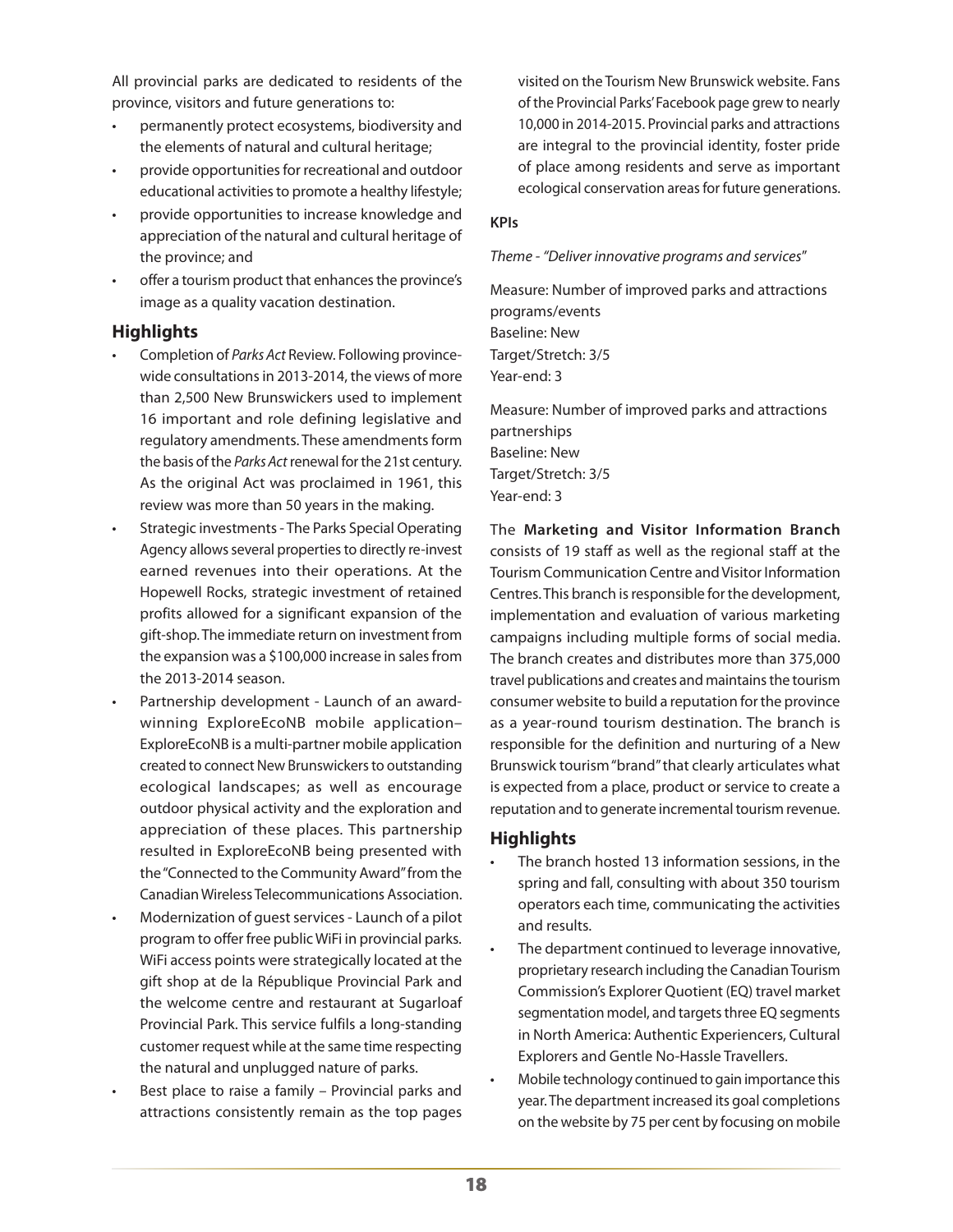access in the 2014 campaigns.

- The department began work to create a new consumer website, built with responsive design. This website will allow potential visitors to view and plan their vacation on multiple devices (smartphone, tablet, laptop). The branch also worked to personalize the content based on the EQ type of the potential visitors.
- Video inspiration was also a focus. The branch understood the importance of having video available for visitors as inspiration to consider New Brunswick, and while planning their vacation, therefore setting targets around video views by visitors on the department's owned, earned and paid channels. The department increased video views by 32 per cent, bringing it to a total of 218,554.
- The department grew its Facebook fan base by 10,000 to more than 81,000. Worthy of note is that 7,500 were from key markets of Ontario and Quebec.
- The provincial Visitor Information Centres counselled 75,499 visitor parties (about 211,300 individuals) during the 2014 summer season.
- The Tourism Communication Centre staff counselled 20,450 people calling the toll-free number and helped them plan their vacations to New Brunswick.
- The department participated in a process improvement project with the Department of Transportation and Infrastructure regarding the process to apply for highway signage resulting in a streamlined, clear process including online applications.

The **Sales, Media and Visitor Experience Branch** is primarily responsible for the development and implementation of a results-driven, integrated marketing and sales approach in our core national and international markets.

The branch has a focus on building business-to-business relationships with travel companies, travel influencers, and media outlets to leverage marketing and sales opportunities resulting in visitation and business for New Brunswick's tourism sector.

The Trade Sales and Partnerships unit is responsible for positioning and promoting New Brunswick as a tourism destination through travel-trade channels (travel and transportation companies, airline carriers, travel agents and online operators) in Canada, United States, France, United Kingdom and Germany. The unit ensures that New Brunswick travel products and experiences are profiled

in various travel company's marketing campaigns.

The Media Relations unit is responsible for engaging media outlets and journalists (editors, broadcasters, freelancers, online and print), resulting in media coverage, increasing the profile of New Brunswick and ultimately encouraging visits to New Brunswick from target markets. Niche product development provides leadership in tourism product development in niche markets, including All-Terrain Vehicles (ATVs), fish and hunt, snowmobiling and provincial trails, it also guides the strategic development of the tourism industry.

*Visitor Experience* is responsible for providing regionally based tourism-product-development expertise and support to the New Brunswick tourism industry, by working with stakeholders in the development of yearround, consumer and/or export-ready (Travel Trade) tourism products.

#### **Highlights**:

Trade Sales and Partnerships:

Travel companies (tour operators) in North America and overseas markets developed new or expanded existing New Brunswick focused itineraries and packages such as:

- Road Scholar had 16 land tour programs to New Brunswick, with average length of stay from five to seven nights for a total of 939 passengers and 3,756 room nights throughout the province.
- New Brunswick is the only Canada land-based destination within AHI International's portfolio of worldwide destinations. AHI International has confirmed 10 departure dates for the new program entitled: *Coastal Maine/Coastal New Brunswick* in 2015.
- Hayes and Jarvis, a travel company based in the United Kingdom, operates in more than 50 countries. In 2015, New Brunswick is featured in a two-page spread in its US/Canada catalogue/brochure. The itinerary being profiled features eight days in the province.

Media Relations:

- The Amazing Race Canada featured key tourism icons along New Brunswick's coastline resulting in one- hour national prime time television exposure, watched by more than two million viewers (worth \$1.4 million in advertising value).
- Media promotion with *Waitrose Magazine*, the highest circulating monthly food and drink publication in the United Kingdom, resulted in an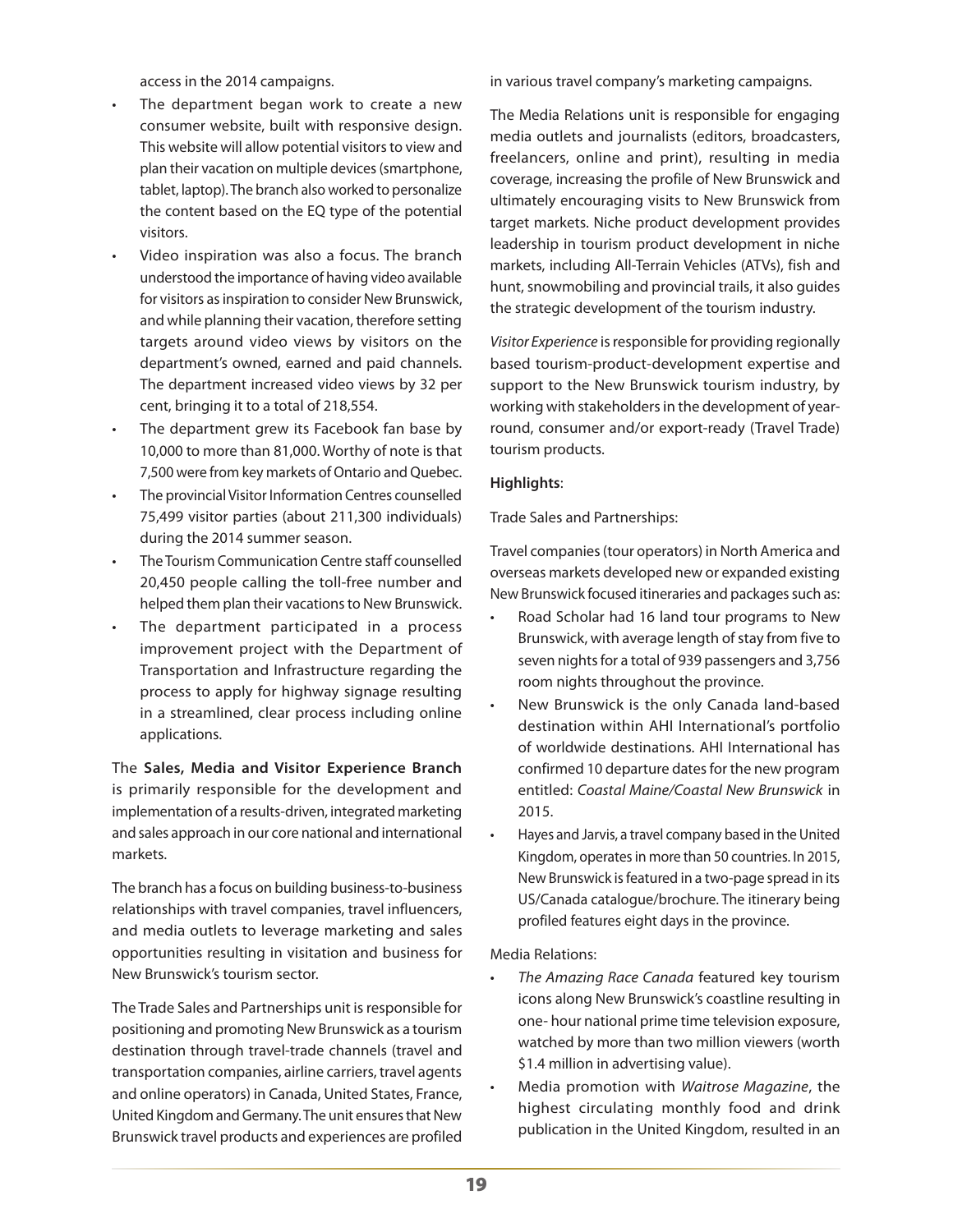eight page article with a readership of more than two million.

- New Brunswick salmon rivers were featured in three episodes on the World Fishing Network with April Vokey and *Extreme Fishing* with Robson Green in the United Kingdom – viewed by hundreds of thousands of fishing enthusiasts.
- Telé-Matin-France 2 broadcast to an audience of 1.2 million - *What to see and do in modern Acadie*.

Niche Product Development and Visitor Experience

- Worked with the New Brunswick Federation of Snowmobile Clubs to develop a plan to grow snowmobile tourism by establishing a centralized snowmobile grooming hub at Mount Carleton Provincial Park.
- In consultation with the three trail organizations, identified three GNB-designated trail networks.
	- non-motorized;
	- snowmobile; and
	- ATVs.
- Worked with the New Brunswick All-Terrain Vehicle Federation to educate its membership on how to develop an ATV tourism experience throughout the province, and in the Sussex area in particular.
- Ongoing development of the Experience Collection Program.

#### **KPIs**

- Leveraged approximately \$11 million for additional marketing and sales activities by partnering with key travel companies/tourism-related organizations.
- Hosted 32 travel influencers in New Brunswick on familiarization tours (FAMS). (i.e., Bridge and Wickers, Classic Escapes and Windigo Adventures).
- Provided destination training to 1,190 travel professionals from national and international markets.
- More than \$13.6 million in editorial coverage (advertising value) and \$836 million in circulation/ impressions was generated featuring New Brunswick as a travel destination. (magazines, newspaper, online, TV and radio)
- Hosted 201 travel journalists on customized media tours within the province (i.e. *Canadian Geographic*, *Chicago Tribune*, *Family Magazine*, *Boston Globe*, *Radical Hunter TV*, *Savage Outdoors* and *Waitrose Magazine*).
- Worked with tourism-industry operators in the development of 25 "new" experiences for a total of 109 experiences for 2015.
- The Canadian Tourism Commission featured 11 of the New Brunswick Experience Collection as Canadian Signatures Experiences.
- Five communities participated in the Strategic Tourism Expansion Program.

#### **Culture Division**

The **Arts and Cultural Industries Branch** is responsible for facilitating community cultural development and the economic development of New Brunswick's cultural industries; providing advisory services, financial assistance and technical services for arts organizations, associations, community groups and cultural industries (film, television and new media, music and sound recording, book and periodical publishing, visual arts and fine craft); managing the New Brunswick Art Bank; and working collaboratively with the New Brunswick Arts Board to ensure that the programs of both organizations are conducive to the advancement of the arts in New Brunswick.

#### **Highlights**

- Grant support: Provided \$4,456,918 in 2014-2015. View grant recipients online at [www.gnb.ca/culture.](http://www.gnb.ca/culture)
- • *Creative Futures A renewed Cultural Policy for New Brunswick*, was unveiled in June 2014. An additional \$3 million was allocated to support implementation of the policy. Several new programs were launched and key cultural institutions received funding increases.
- Cultural Industries Strategy: Enhanced the Music Industry Development program to increase market access and export activities, worked in partnership with the Department of Post-Secondary Education, Training and Labour to explore training opportunities for the cultural sector, and completed a film industry review.
- Film Industry Review: In January 2015, the branch began an extensive evaluation of the film, television and new media industry in the province. A working group consisting of industry stakeholders was established with the mandate to submit recommendations to government on the future support to the industry. Stakeholders and economic expertise were consulted as part of the process.
- Status of the Artist: The first meeting of the Premier's Task Force on the Status of the Artist took place on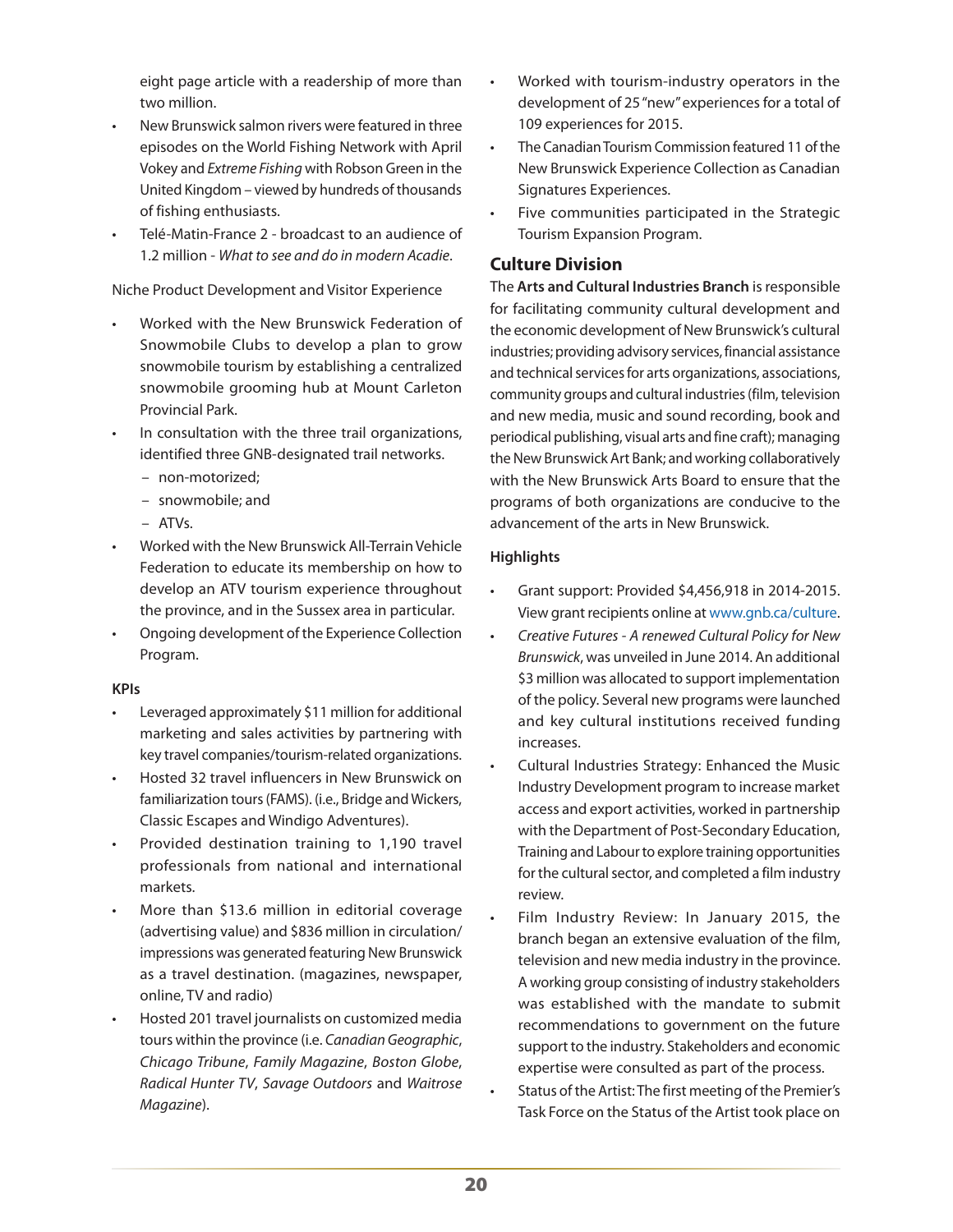July 29, 2014, in Fredericton with professional artists from the anglophone, francophone, and First Nations communities and with representatives from ArtsLink NB, Association acadienne des artistes professionnel. le.s du Nouveau-Brunswick and the New Brunswick Arts Board. The meeting included a presentation of the organizational structure of the task force as well as a research report compiled for the task force that includes a jurisdictional scan of status of the artist legislation in Western countries. Following this, the participation of departmental representatives to build interdepartmental awareness, help define issues, and capitalize on government expertise was confirmed with representatives from the departments of Finance, Justice, Executive Council Office, Education and Early Childhood Development (francophone sector), and Post-Secondary Education, Training and Labour.

- Cultural Infrastructure Inventory Initiative: Phase 2 of the project, comprising an online survey, was completed in January 2015. The survey information from Phases 1 and 2 has been compiled into a comprehensive centralized inventory presented on the New Brunswick Cultural Facilities Inventory website, [http://nbcfs-sicnb.gnb.ca.](http://nbcfs-sicnb.gnb.ca) The website is a tool to help maximize the use of existing cultural facilities, to support integrative planning at provincial and municipal levels of government, and to better identify and measure investments for future long-term benefits. Next steps include continuing to populate the inventory, focusing on gaps in the inventory of cultural assets, including non-traditional community cultural assets, and exploring potential partnerships toward mapping cultural assets.
- Maine-NB MOU on Cultural Initiative: Members of the MOU Task Force worked together on various crossborder collaborations, including "Songs Beyond Borders," consisting of musicians and songwriters from both jurisdictions who performed as part of the 2014 Congrès mondial acadien in Edmundston, N.B., and Fort Kent, Maine, as well as "Songs Beyond Borders 2" at the Juice 4.0 – "Powering the Creative Community Conference" in Rockland, Maine. The task force also focused on the exchange of cultural information and raising the visibility of artists in both jurisdictions.
- New Brunswick Art Bank Acquisitions Program: As part of the 2013-2014 New Brunswick Acquisitions

Program, an exhibition of 36 artworks by 31 New Brunswick artists is on tour to eight communities in New Brunswick, and to one community in Nova Scotia (September 2014-October 2015).

#### **KPI**

Enhanced the Music Industry Development program to increase market access and export activities as part of the cultural industries strategy.

The **Heritage Branch** coordinates and supports activities designed to promote heritage awareness, and to conserve heritage resources. As part of its coordination role, the branch provides financial assistance, heritage planning and leadership to the province's archaeological, aboriginal, heritage and museum communities. The branch also administers the *Heritage Conservation Act* and the provincial Toponymy Program.

During 2014-2015, the branch participated in the first phases of the implementation of *Creative Futures: A renewed Cultural Policy for New Brunswick*.

#### **Highlights**:

- Unveiling of the commemorative monument and plaque (in conjunction with a private-sector partner) recognizing New Brunswick's 104th Regiment of Foot and its role in the War of 1812.
- Through the Built Heritage Program, the branch participated in 18 built-heritage rehabilitation projects on important community heritage places.
- Through the renewed Cultural Industries Strategy, implemented the Community Cultural Places Program.
- Provision of expert advice and financial assistance to the museum community, historical societies and key cultural institutions.
- The Department of Post-Secondary Education, Training and Labour allocated 50 student positions under the Priority Employment Projects component of the Student Employment and Experience Development Program to the branch. The Museum Services unit is covering 13 additional positions. The students hired under this program are able to perfect their knowledge of New Brunswick history and their development of life skills including research, creativity, writing and application of technology. In contact with the public, they also improve their linguistic abilities and develop communication skills.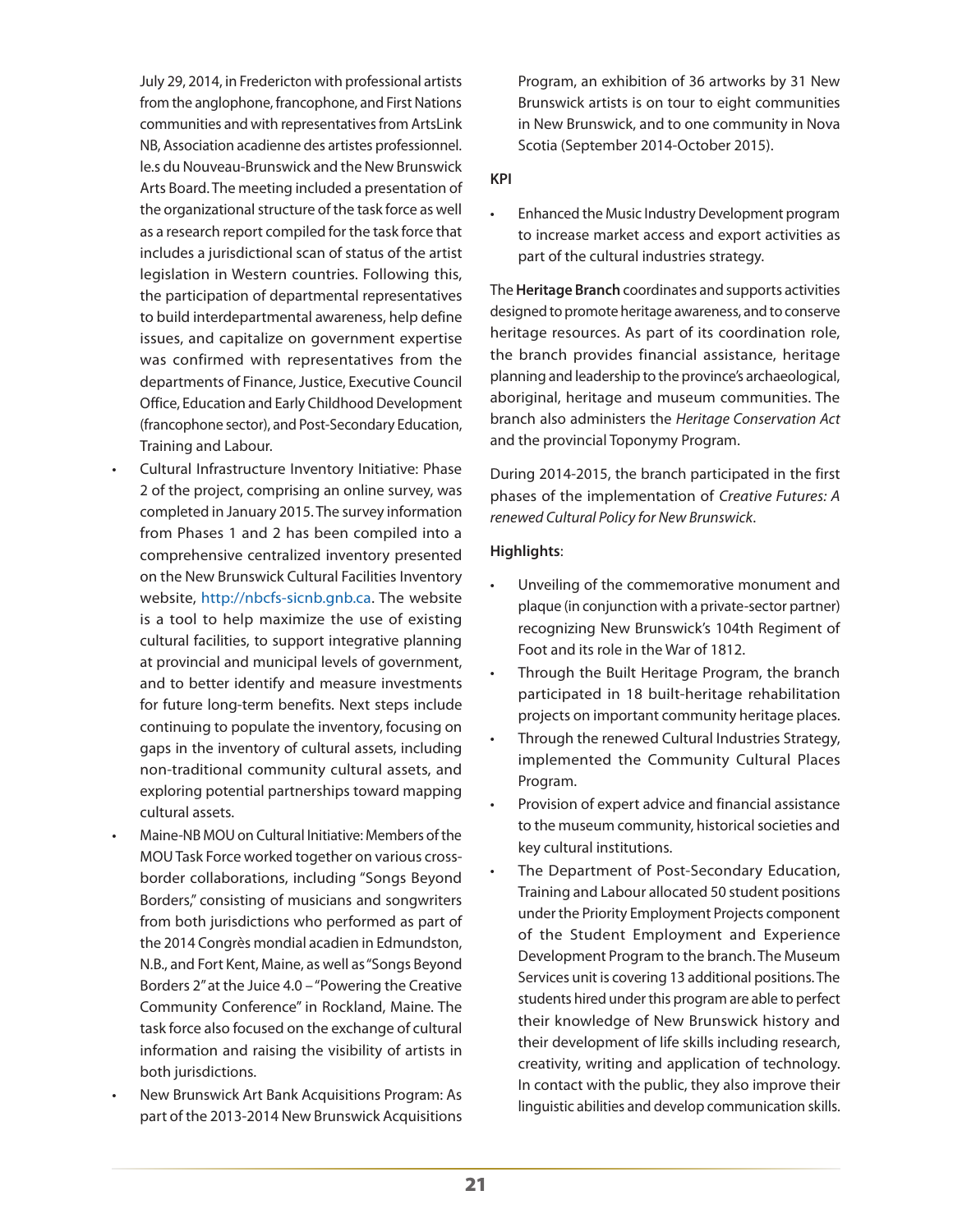- Administration of operating agreements for Provincial Historic Sites, including Sheriff Andrews House, Ministers Island, Doak House, MacDonald Farm and Bonar Law Common.
- Screened public or private projects for potential impact to archaeological resources and provided expertise for impact studies conducted under the New Brunswick Environmental Impact Assessment Regulation, the *Canadian Environmental Assessment Act* and other regulatory review processes.
- Issued permits for archaeological field research under the *Heritage Conservation Act*.
- Added new archaeological sites to the provincial inventory.
- Administered the New Brunswick Archaeological Predictive Model, a tool to help government, industry and developers avoid costly interactions with heritage resources.
- Continued to work with the Maliseet Advisory Committee on Archaeology on matters relating to archaeological impact assessment and archaeological research.
- Established, in conjunction with all Mi'kmaq Chiefs and councils, the Mi'kmaq Indigenous Cultural Management Advisory Committee, with similar mandate and objectives as the Maliseet Advisory Committee on Archaeology for Mi'kmaq First Nations.
- Continued partnership with Department of Transportation and Infrastructure to look after impact assessments for highway improvement projects.
- • Coordinated Heritage Week 2015 (*Hope Restored*  - *L'espoir renaît*), a concept adopted from New Brunswick's provincial motto.
- Coordinated the provincial Heritage Fair program, which included planning for 137 school-based fairs and 12 regional Heritage Fairs. More than 50,000 students participated.
- Organized the Provincial Heritage Fair Showcase.
- The Toponymy Services section administered matters pertaining to the naming of places and geographic features within the province.

#### **Corporate Services Division**

The **Finance and Administration Branch** delivers the department's budgetary, accounting and internal audit functions. Its mandate is to ensure departmental financial compliance of various acts, regulations and other established financial guidelines; to coordinate and administer the financial operations of the department and to provide timely and accurate financial reports and projections; to co-ordinate the annual budget process; to liaise with central agencies in all financial matters and to provide the Deputy Minister and senior staff with support services in the areas of financial analysis and advice. The branch provides departmental support services in the areas of procurement, administration and facilities management.

#### **Highlights**

- Supported management in ensuring the department delivered services and initiatives and realizing an overall gross budget savings of \$188,751.
- • Undertook an extensive review of the inventory control policy of parks and attractions.

The **Information Management and Technology Unit** provides corporate support and consulting services in technology solutions delivery as well as records and information management. The unit is responsible for Information Assurance and Risk Management ensuring compliance with the GNB's Information Systems Security Policy.

The **Policy and Planning Branch** is responsible for providing expertise, analysis, evaluation and advice to the department's decision-makers and others in the areas of policy, planning, program development, legislature coordination, right-to-information coordination, and corporate website administration in support of achieving government priorities.

Staffing consists of a branch director, a manager of planning, two senior policy analysts and five project officers.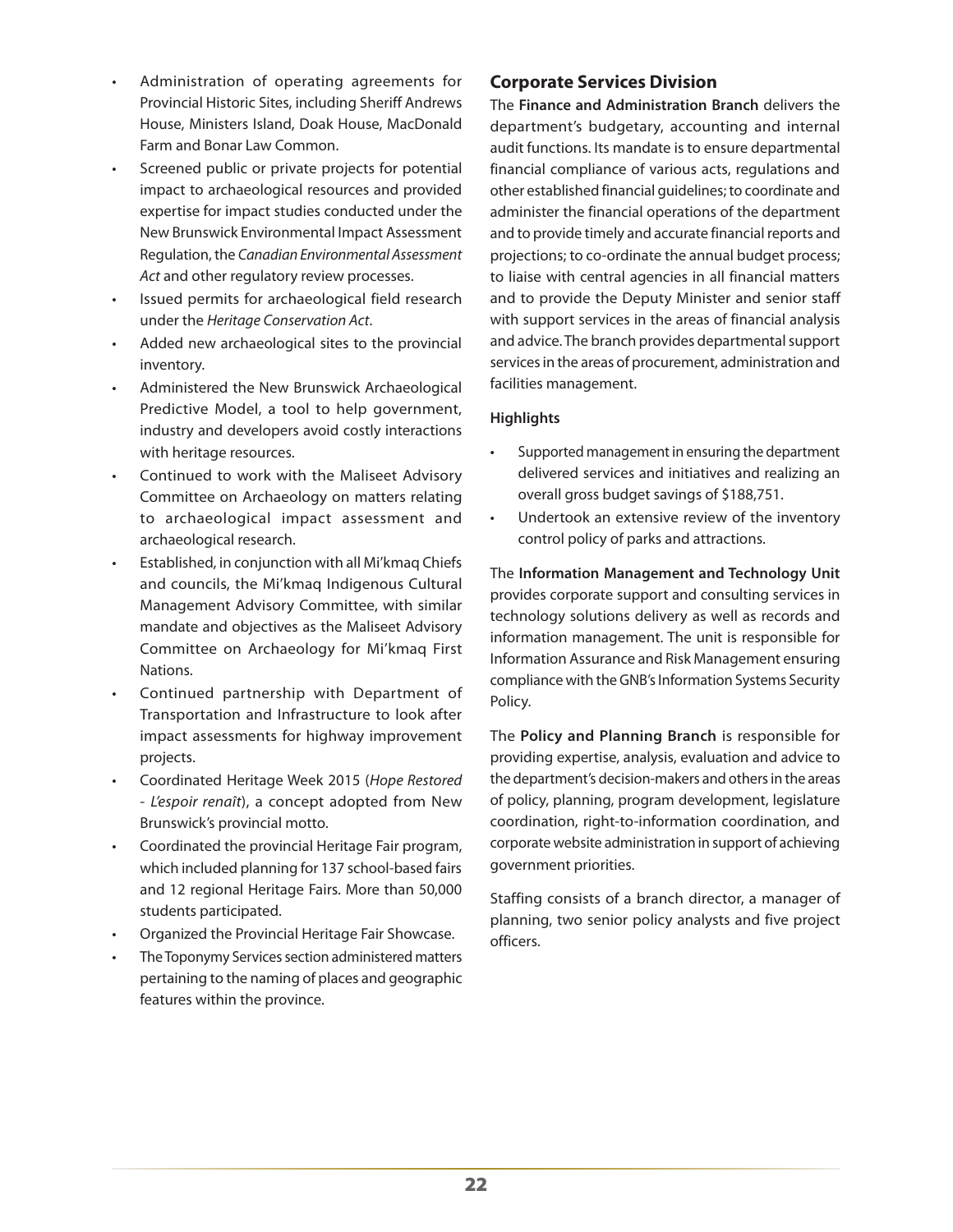#### **Highlights**

- The Policy Unit supported the passing of significant amendments to the *Parks Act,* which had not been reviewed in 50 years.
- The branch coordinated, reviewed documents and prepared responses for 41 requests under the *Right to Information and Protection of Privacy Act*.
- Monthly and annual collection, reporting and analysis of New Brunswick tourism-sector indicators were posted at [http://www2.gnb.ca/content/gnb/](http://www2.gnb.ca/content/gnb/en/departments/thc/publications.html#ti) [en/departments/thc/publications.html#ti.](http://www2.gnb.ca/content/gnb/en/departments/thc/publications.html#ti)
- Implementation of the Canadian Tourism Commission's Explorer Quotient (EQ) travel market segmentation was extended to the analysis of travellers' preferred activities while in province, through work with the Sales, Media and Visitor Experience branch and the aggregation of data collected by 14 partner tourism business operators.
- A web analytics-based review of content on the department's corporate website resulted in the removal of redundant and stale content, aiding search engine optimization and improving user experience.

#### **KPI**

As a corporate support branch of the department, Policy and Planning carried out a client survey. It determined that the branch primarily "exceeds expectations" and also "meets expectations" responses regarding the quality of work/service provided by the branch.

The **Human Resources Branch** is composed of a director, three advisors and one coordinator. The branch provides planning, leadership, direction and support in the area of human resources management to the department.

The branch is responsible for delivering support to managers and employees in the following areas: workforce planning; workplace health, safety and wellness; human resource policy development and implementation; program development and management; human-resource best practices; employee learning and development; conflict resolution; staffing and recruitment; job evaluation and classification; and employee and labour relations.

#### **Highlights**

- As part of Continuous Improvement, a Human Resources advisor completed and implemented three Waste Walks to become certified, resulting in a total savings of \$7,815.
- The Departmental Health and Safety program was developed and will be implemented to all departmental operations across the province in 2015. This will ensure employees recognize the importance of ensuring a positive safety culture by promoting a proactive, planned and sustained approach to health and safety.
- • The branch presented Attendance Management and Performance Management training to all managers during the 2014 summer operating season. This provided tools to managers to help them properly set expectations, manage performance and attendance of employees through positive discussion and feedback.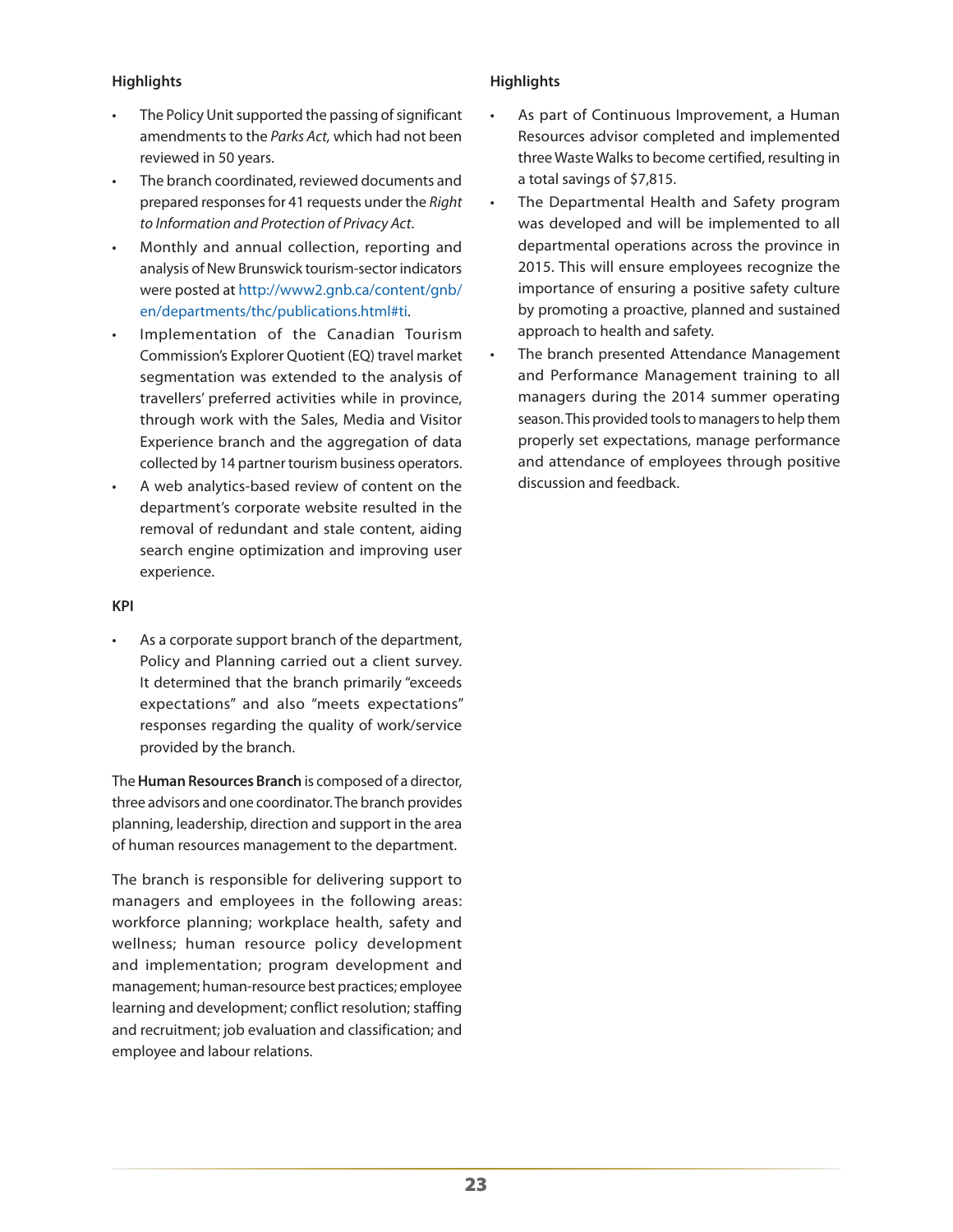# Financial information

#### **Table 1: Ordinary expenditure status report by program component**

**Fiscal year ending March 31, 2015 (\$ 000s**)

| <b>Ordinary Program</b>                        | <b>Final Budget</b> | <b>Actual</b> | <b>Variance (Under)</b><br>Over |
|------------------------------------------------|---------------------|---------------|---------------------------------|
| <b>Administration</b>                          |                     |               |                                 |
| Administration                                 | 3,368.8             | 3,050.2       | (318.6)                         |
| Parks, Heritage and Culture                    |                     |               |                                 |
| <b>Parks and Attractions</b>                   | 12,698.7            | 13,302.3      | 603.6                           |
| Culture                                        | 6,510.0             | 6,270.2       | (239.8)                         |
| Heritage                                       | 4,156.0             | 3,693.1       | (462.9)                         |
| New Brunswick Museum                           | 2,236.0             | 2,536.0       | 300.0                           |
| <b>Marketing, Sales and Visitor Experience</b> |                     |               |                                 |
| Marketing and Visitor Information              | 8,374.0             | 8,230.1       | (143.9)                         |
| Sales, Media and Visitor Experience            | 4,461.0             | 4,533.9       | 72.9                            |
| <b>Total Ordinary Expenditures</b>             | 41,804.5            | 41,615.8      | (188.7)                         |

#### **Table 2: Special Purpose Accounts expenditure status report by program Fiscal year ending March 31, 2015 (\$ 000s**)

|                        | <b>Parlee Beach</b><br><b>Maintenance</b> | <b>Viscount Bennett Trust</b><br><b>Fund</b> | <b>Arts Development</b><br><b>Trust Fund</b> | <b>Historic Places</b>   |
|------------------------|-------------------------------------------|----------------------------------------------|----------------------------------------------|--------------------------|
| <b>Opening Balance</b> | 176.9                                     | 37.3                                         | 5.2                                          | 40.9                     |
| <b>Revenues</b>        |                                           |                                              |                                              |                          |
| <b>Budget</b>          | 79.0                                      | 10.0                                         | 700.0                                        | $\overline{\phantom{a}}$ |
| Actual                 | 69.1                                      | 8.1                                          | 700.0                                        | ٠                        |
| Variance (Under) Over  | (9.9)                                     | (1.9)                                        | $\overline{\phantom{a}}$                     | $\overline{\phantom{a}}$ |
| <b>Expenses</b>        |                                           |                                              |                                              |                          |
| Budget                 | 110.0                                     | 10.0                                         | 700.0                                        | ٠                        |
| Actual                 | 95.7                                      | 3.5                                          | 700.0                                        | 30.3                     |
| Variance (Under) Over  | (14.3)                                    | (6.5)                                        | $\overline{\phantom{a}}$                     | 30.3                     |
| <b>Closing Balance</b> | 150.3                                     | 41.9                                         | 5.2                                          | 10.6                     |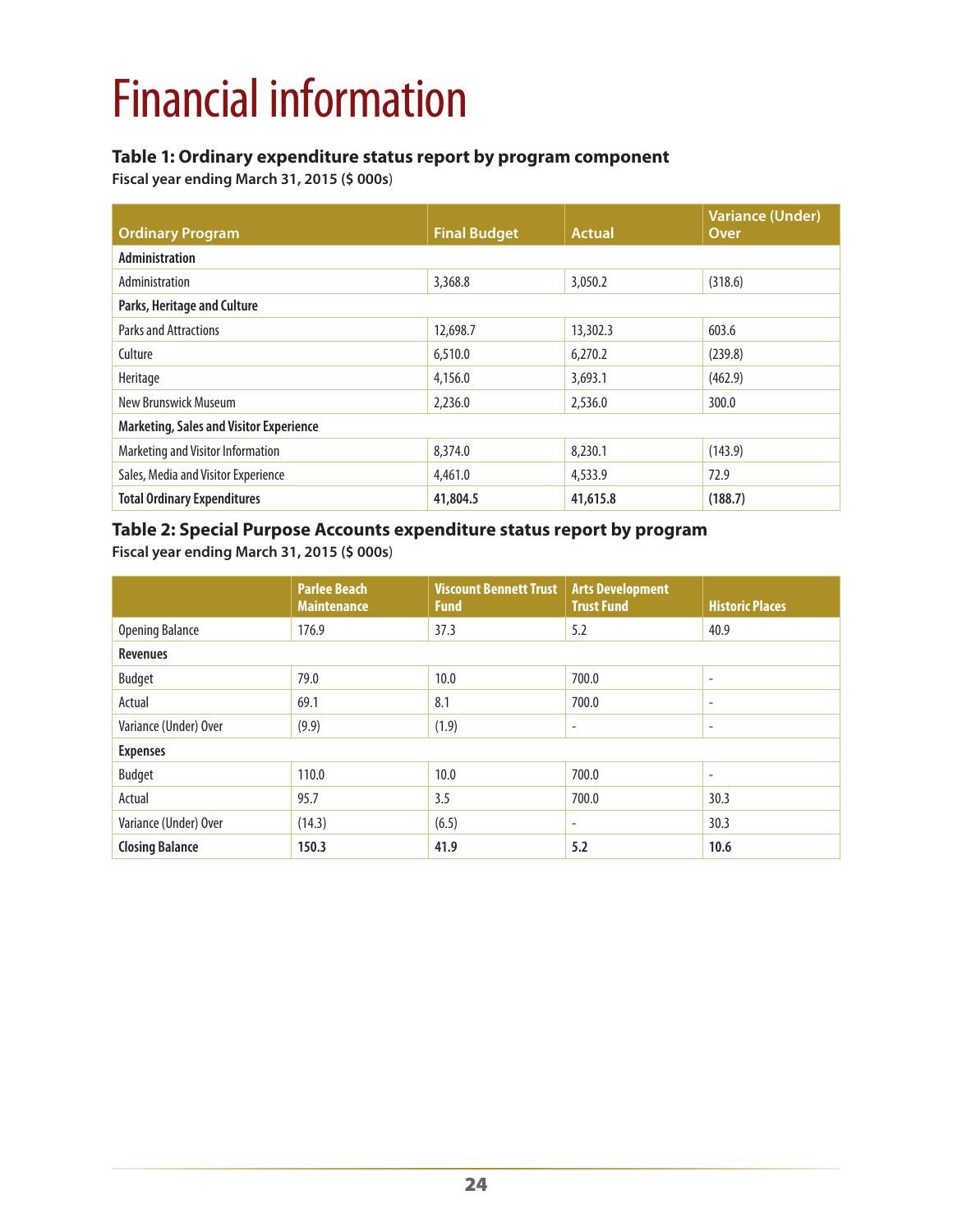#### **Table 3: Special Operating Agency expenditure status report by program**

**Fiscal year ending March 31, 2015 (\$ 000s**)

|                         | <b>Budget</b> | <b>Actual</b> | <b>Variance (Under) Over</b> |
|-------------------------|---------------|---------------|------------------------------|
| <b>Opening Balance</b>  | 1,625.2       | 1,625.2       | $\overline{\phantom{a}}$     |
| <b>Revenues</b>         |               |               |                              |
| Mactaquac Golf Course   | 1,010.0       | 868.4         | (141.6)                      |
| <b>Hopewell Rocks</b>   | 2,325.0       | 2,397.2       | 72.2                         |
| Sugarloaf Lodge         | 788.0         | 956.5         | 168.5                        |
| Parlee Beach Campground | 305.0         | 262.5         | (42.5)                       |
| <b>Expenses</b>         |               |               |                              |
| Mactaquac Golf Course   | 1,070.0       | 1,060.4       | (9.6)                        |
| <b>Hopewell Rocks</b>   | 2,194.0       | 2,158.2       | (35.8)                       |
| Sugarloaf Lodge         | 855.0         | 957.7         | 102.7                        |
| Parlee Beach Campground | 343.0         | 181.4         | (161.6)                      |
| <b>Closing Balance</b>  | 1,591.2       | 1,752.1       | 160.9                        |

#### **Table 4: Capital Expenditure status report**

**Fiscal year ending March 31, 2015 (\$ 000s**)

|                      | Budget | Actual | <b>Variance (Under)</b><br>Over |
|----------------------|--------|--------|---------------------------------|
| Capital Improvements | 750.0  | 678.2  | (71.8)                          |

#### **Table 5: Ordinary Revenue status report by source**

**Fiscal year ending March 31, 2015 (\$ 000's**)

|                                | <b>Budget</b> | <b>Actual</b> | <b>Variance (Under)</b><br>Over |
|--------------------------------|---------------|---------------|---------------------------------|
| Return on Investment           | 1.0           | 1.3           | 0.3                             |
| Sale of Good and Services      | 3,117.0       | 2,818.1       | (298.9)                         |
| <b>Miscellaneous</b>           | 4.0           | 78.0          | 74.0                            |
| <b>Total Ordinary Revenues</b> | 3,122.0       | 2,897.4       | (224.6)                         |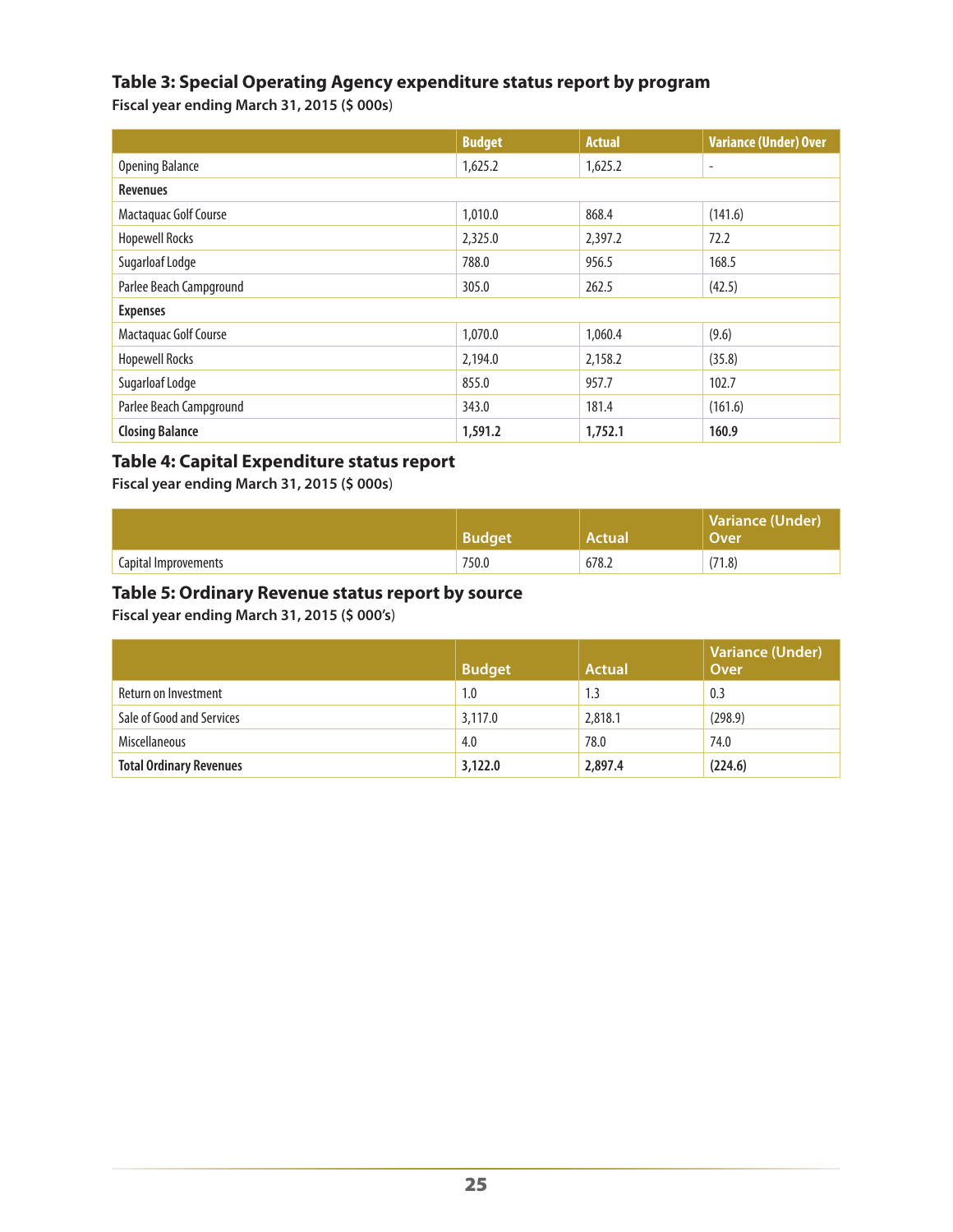# Summary of staffing activity

Pursuant to section 4 of the *Civil Service Act*, the Deputy Minister of the Department of Human Resources delegates staffing to each Deputy Head for his or her respective departments. Please find below a summary of the staffing activity for 2014-2015 for the Department of Tourism, Heritage and Culture.

| Number of permanent and temporary employees, as of Dec. 31 of each year |      |      |  |
|-------------------------------------------------------------------------|------|------|--|
| Employee type                                                           | 2014 | 2013 |  |
| Permanent                                                               | 163  | 163  |  |
| Temporary                                                               | 71   |      |  |
| <b>TOTAL</b>                                                            | 234  | 216  |  |

The department advertised 19 competitions, including 12 open (public) competitions and seven closed (internal) competitions.

Pursuant to section 15 and 16 of the *Civil Service Act*, the department made the following appointments using other processes to establish merit, than the competitive process:

| <b>Appointment type</b>                               | <b>Appointment description</b>                                                                                                                                                                           | Section of the<br><b>Civil Service Act</b> | <b>Number</b> |
|-------------------------------------------------------|----------------------------------------------------------------------------------------------------------------------------------------------------------------------------------------------------------|--------------------------------------------|---------------|
| Specialized Professional,<br>Scientific or Technical  | An appointment may be made without competition when a position<br>requires:<br>- a high degree of expertise and training;<br>- a high degree of technical skill;<br>- recognized experts in their field. | 15(1)                                      | 0             |
| <b>Equal Employment</b><br><b>Opportunity Program</b> | Provides Aboriginals, persons with disabilities and members of a<br>visible minority group with equal access to employment, training and<br>advancement opportunities.                                   | 16(1)(a)                                   | $\theta$      |
| <b>Department Talent</b><br>Management Program        | Permanent employees identified in corporate and departmental talent<br>pools, who meet the four-point criteria for assessing talent, namely<br>performance, readiness, willingness and criticalness.     | 16(1)(b)                                   | 0             |
| Lateral transfer                                      | The GNB transfer process facilitates the transfer of employees from within<br>Part 1, 2 (School Boards) and 3 (Hospital Corporations) of the Public<br>Service.                                          | $16(1)$ or $16(1)(c)$                      | 0             |
| Regular appointment of<br>casual/temporary            | An individual hired on a casual or temporary basis under section 17 may<br>be appointed without competition to a regular properly classified position<br>within the Civil Service.                       | 16(1)(d)(i)                                | 0             |
| Regular appointment of<br>students/apprentices        | Summer students, university or community college co-op students or<br>apprentices may be appointed without competition to an entry level<br>position within the Civil Service.                           | 16(1)(d)(ii)                               | 0             |

Pursuant to section 33 of the *Civil Service Act*, one complaint alleging favouritism was made to the Deputy Head of Tourism, Heritage and Culture and no complaints were submitted to the Ombudsman.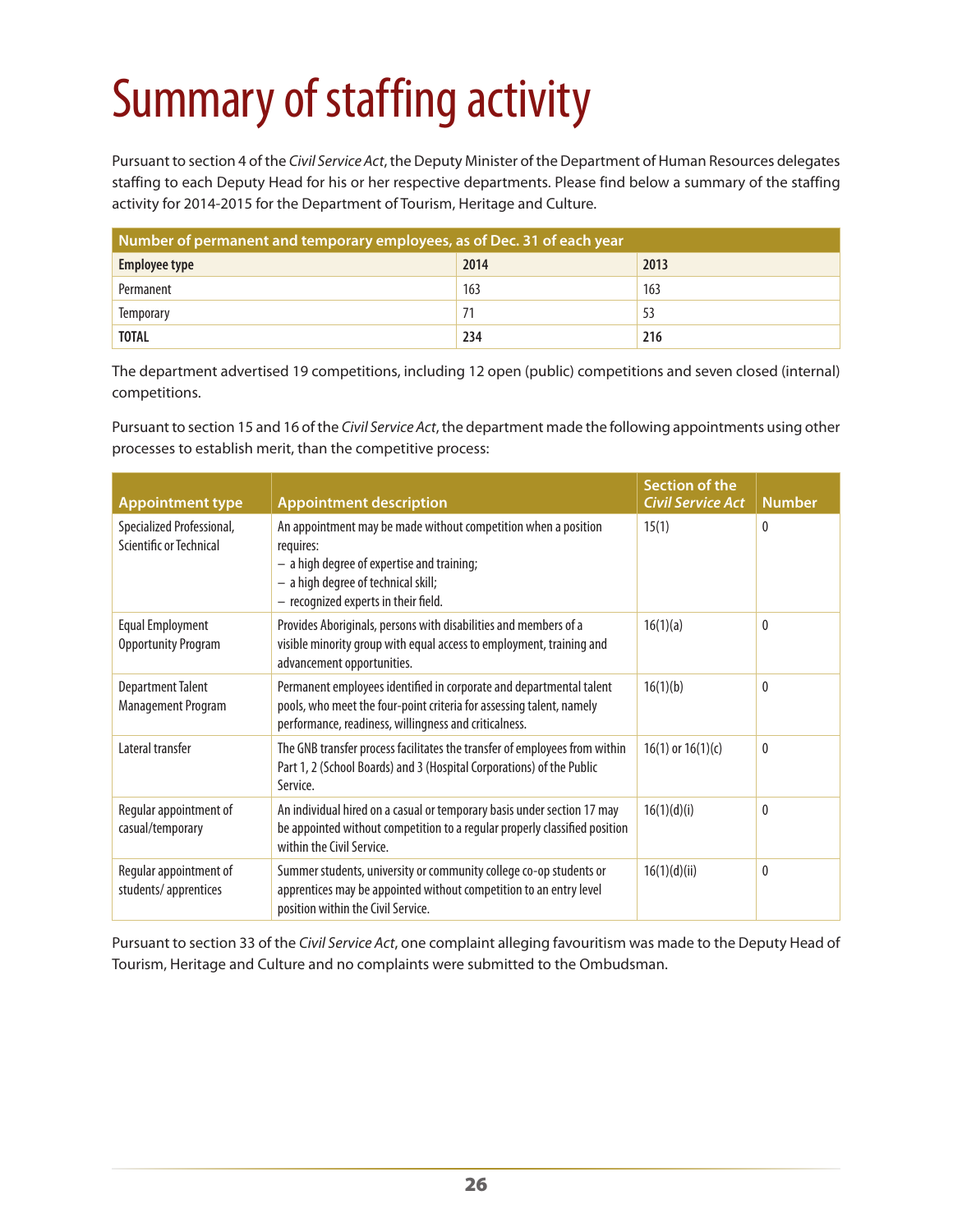## Summary of legislation and legislative activity

| <b>Bill#</b> | <b>Name of Legislation</b>                                                             | <b>Date of Royal</b><br><b>Assent</b> | <b>Summary of changes</b>                                                                                                                                                                                                                                                                                                                                                                                                                                                                                                                                                                                                                                                                                                                                                                                                                                                                                                                                                                                                                                                                                                                                                                                                                                                                                                                                                                                                                                                                                              |
|--------------|----------------------------------------------------------------------------------------|---------------------------------------|------------------------------------------------------------------------------------------------------------------------------------------------------------------------------------------------------------------------------------------------------------------------------------------------------------------------------------------------------------------------------------------------------------------------------------------------------------------------------------------------------------------------------------------------------------------------------------------------------------------------------------------------------------------------------------------------------------------------------------------------------------------------------------------------------------------------------------------------------------------------------------------------------------------------------------------------------------------------------------------------------------------------------------------------------------------------------------------------------------------------------------------------------------------------------------------------------------------------------------------------------------------------------------------------------------------------------------------------------------------------------------------------------------------------------------------------------------------------------------------------------------------------|
| 75           | An Act to Amend the Parks Act<br>http://www.gnb.ca/legis/bill/<br>pdf/57/4/Bill-75.pdf | May 21, 2014                          | <b>MANDATE:</b><br>1. Amend the definition of provincial park under Section 3 of the Act to articulate a<br>stronger commitment to:<br>- Conservation and ecological preservation;<br>- Providing a natural setting for visitors to experience wellness, culture, heritage and<br>educational opportunities;<br>- A stronger connotation of protection for "future generations";<br>- Tourism promotion of the parks; and,<br>- Health, recreation and wellness opportunities.<br>2. CLASSIFICATION OF PROVINCIAL PARKS: Provide the Minister with the authority to<br>establish a classification system that will define the objective of each provincial park.<br>3. RESOURCE MANAGEMENT PLANS: Include the requirement for a 10-year resource<br>management plan for each provincial park.<br>4. LEGISLATED PUBLIC CONSULTATION: Include a requirement that the Parks Act be<br>reviewed every 10 years.<br>5. SCHEDULE OF PARK PROPERTIES: Repeal Schedule A from the Act and move to<br>regulation.<br>6. SAFETY AND ENFORCEMENT: Add the definition of security personnel to section 1.<br>7. FIRST NATIONS: Provide the Minister with the authority to establish a joint advisory<br>committee with First Nations and add regulation-making authority to set out terms of<br>reference for the committee.<br>8. MINING: Amend the Act to prohibit all commercial mining activity.<br>9. TRAP AND RELEASE: Amend the Act to allow for trapping and removal of nuisance<br>wildlife under specific circumstances. |

| <b>Name of Regulation</b>                              | <b>Effective</b><br>date | <b>Summary of changes</b>                                                                                                                                                                                                                                                                                                                                                                                                                                                                                                                                                                                                                                                                                                                                                                                                                                                                                                                                                                                                                                                                                                                                                                                                                                                                                                                                                                                                                                                       |
|--------------------------------------------------------|--------------------------|---------------------------------------------------------------------------------------------------------------------------------------------------------------------------------------------------------------------------------------------------------------------------------------------------------------------------------------------------------------------------------------------------------------------------------------------------------------------------------------------------------------------------------------------------------------------------------------------------------------------------------------------------------------------------------------------------------------------------------------------------------------------------------------------------------------------------------------------------------------------------------------------------------------------------------------------------------------------------------------------------------------------------------------------------------------------------------------------------------------------------------------------------------------------------------------------------------------------------------------------------------------------------------------------------------------------------------------------------------------------------------------------------------------------------------------------------------------------------------|
| New Brunswick Regulation 85-104<br>under the Parks Act | June 24, 2014            | 1. ADDITIONAL PROPERTIES: Add heritage sites and properties under the jurisdiction of<br>the daprtment to Schedule A.<br>2. CLASSIFICATION OF PROPERTIES IN SCHEDULE A: List properties by classification in<br>Schedule A.<br>3. FIREWORKS: Amend subsection 6(3) so that the use of fireworks is prohibited unless<br>written authorization from the Minister is granted subject to the Fire Prevention Act.<br>4. OFF-ROAD VEHICLES: Amend subsection 11(1) to allow the Minister or person<br>appointed by the Minister, instead of a park warden, to designate areas where such<br>vehicles are permitted.<br>5. FISHING: Amend section 15 to allow fishing at Sugarloaf Provincial Park with the<br>authorization of the Minister.<br>6. CAMPSITE PERMITS: Amend subsections 20(6), 20 (7) and 21(1) to grant the Minister<br>the discretion to define the maximum length of stay as a camper without being a<br>seasonal permit holder and that camping permits will expire at 12 p.m. on the last day<br>of the period for which it was issued.<br>7. EXTRACTION OF TIMBER: Amend subsection 17(2) to allow for the extraction of timber<br>in provincial parks for the purposes of resource management and development only.<br>Repeal subsections 17(3), (4) and (5) of Regulation 85-104. Repeal Schedule A from<br>Regulation 85-104.<br>8. REFERENCES TO PARK WARDEN IN REGULATION: Amend subsections to include security<br>personnel in addition to park warden. |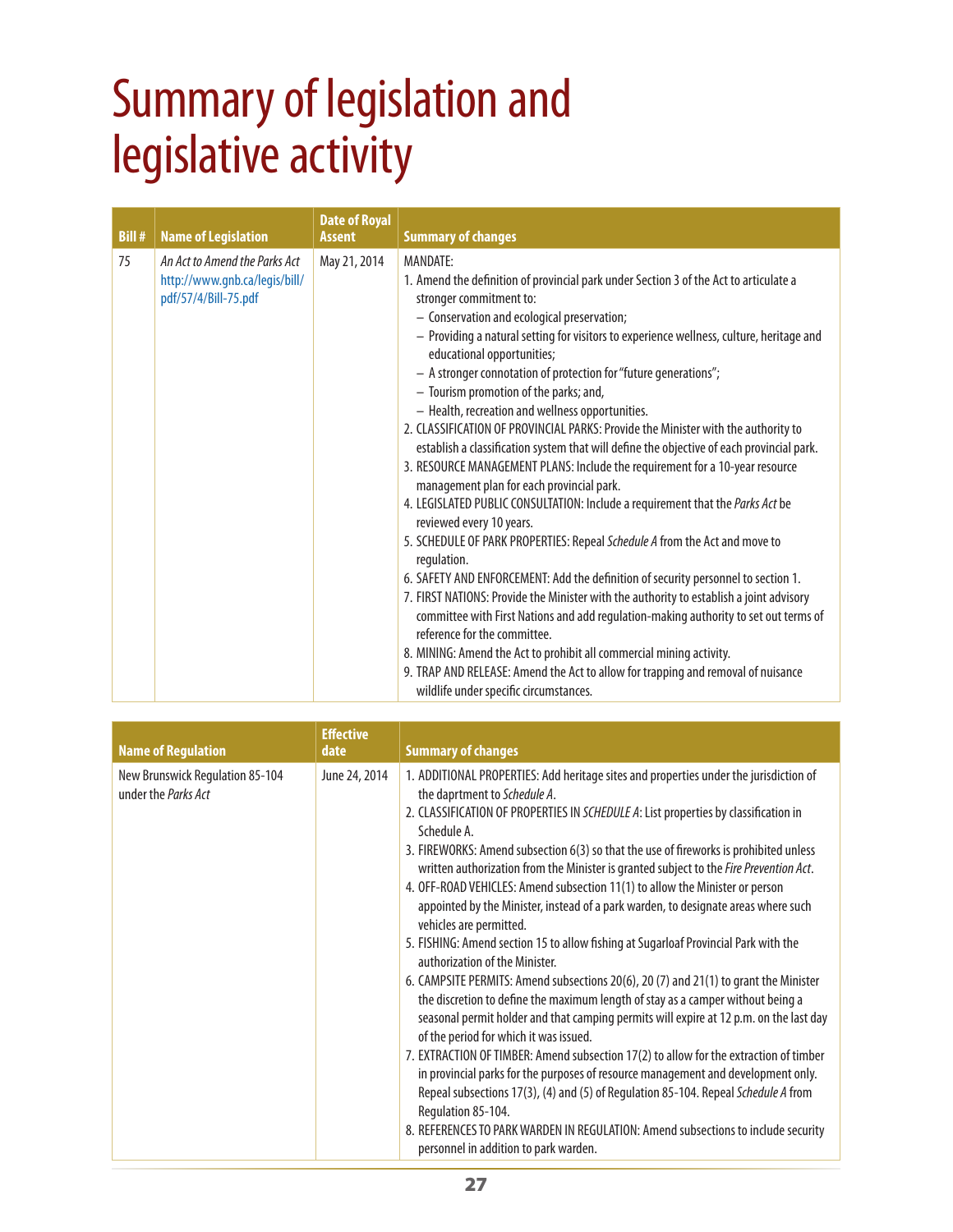# Summary of Official Languages activities

| <b>Introduction</b> | The Department of Tourism, Heritage and Culture has developed an action plan to complement GNB's Plan on Official Languages. The<br>plan allows for all employees to feel supported in working in their language of choice as well as ensuring the public receives quality<br>service in their language of choice at all times. The department continues to create objectives to assist in the achievement of quality<br>service in both Official Languages.                                                                                                                                                                         |
|---------------------|--------------------------------------------------------------------------------------------------------------------------------------------------------------------------------------------------------------------------------------------------------------------------------------------------------------------------------------------------------------------------------------------------------------------------------------------------------------------------------------------------------------------------------------------------------------------------------------------------------------------------------------|
| Focus <sub>1</sub>  | In April 2014, a full review of all signage at Mactaguac Golf Course was conducted. The signage currently in place is in compliance<br>with the language obligations under the Official Languages Act.<br>The Official Languages coordinator continues to conduct random audits to verify that the active Offer of Service is being made in<br>both Official Languages by telephone, in person, through signage, through correspondence and through all electronic services.                                                                                                                                                         |
| Focus <sub>2</sub>  | The department continues to ensure all new employees complete the iLearn modules on Language of Work and Language of Service<br>upon commencement.<br>The department provides all outgoing communication to employees in both Official Languages and encourages employees to work<br>in their language of choice.<br>During the annual performance review, managers review the Language of Work and Language of Service policies with their<br>employees to ensure they understand their right to work in their language of choice as well as their obligation to provide an active<br>offer and service in both Official Languages. |
| Focus 3             | The department considers the potential impact of all its policies and programs on both linguistic communities when Memorandums<br>to Executive Council and briefs are submitted to the Executive Council Office.                                                                                                                                                                                                                                                                                                                                                                                                                     |
| Focus 4             | The department established clear procedures to provide service in both Official Languages. The managers of parks and attractions<br>are reminded at the beginning of each season of their responsibility to ensure compliance with the Official Languages Act.<br>The active Offer of Service policy as well as information brochures are readily available in all locations to front-line staff to ensure<br>they have a thorough knowledge and understanding of their obligation to provide quality service in both Official Languages.                                                                                            |
| <b>Conclusion</b>   | The Department of Tourism, Heritage and Culture did not have any Official Languages complaints for the 2014-2015 year.                                                                                                                                                                                                                                                                                                                                                                                                                                                                                                               |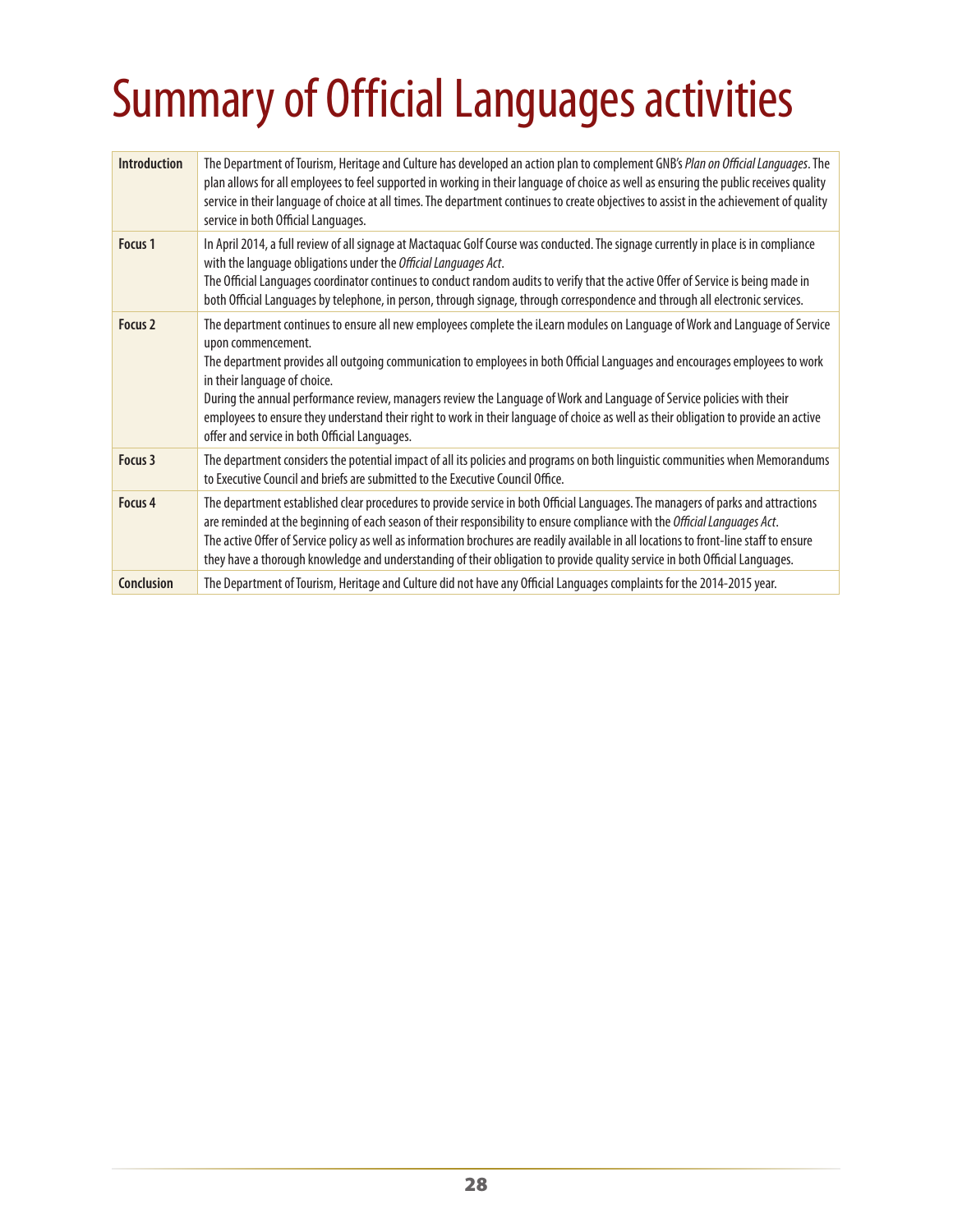# Report on the *Public Interest Disclosure Act*

As provided under section 18(1) of the *Public Interest Disclosure Act*, the chief executive shall prepare a report of any disclosures of wrongdoing that have been made to a supervisor or designated officer of the portion of the public service for which the chief executive officer is responsible. The Department of Tourism, Heritage and Culture did not receive any disclosures of wrongdoings in the 2014-2015 fiscal year.

## Appendix: Provincial Parks, Tourism Facilities, Visitor Information Centres and Tourism Communication Centre

| <b>Facility</b>                       | <b>Location</b>         | Ownership  | <b>Operation</b>                                                                |  |  |
|---------------------------------------|-------------------------|------------|---------------------------------------------------------------------------------|--|--|
| <b>Provincial parks</b>               |                         |            |                                                                                 |  |  |
| Mactaquac                             | Mactaquac               | Department | Operated by the department                                                      |  |  |
| de la République                      | Saint Jacques           | Department | Operated by the department                                                      |  |  |
| Sugarloaf                             | Atholville              | Department | Operated by the department                                                      |  |  |
| Parlee Beach                          | Pointe-du-Chêne         | Department | Operated by the department                                                      |  |  |
| Murray Beach                          | <b>Murray Corner</b>    | Department | Operated by the department                                                      |  |  |
| New River Beach                       | <b>New River</b>        | Department | Operated by the department                                                      |  |  |
| Lepreau Falls                         | Lepreau                 | Department | Operated by the department                                                      |  |  |
| The Anchorage                         | <b>Grand Manan</b>      | Department | Operating agreement                                                             |  |  |
| <b>Mount Carleton</b>                 | Saint-Quentin           | Department | Operated by the department                                                      |  |  |
| Castalia                              | <b>Grand Manan</b>      | Department | Operating agreement                                                             |  |  |
| <b>Herring Cove</b>                   | Campobello              | Department | Operated by the department                                                      |  |  |
| Sainte-Croix                          | Bayside                 | Department | Undeveloped                                                                     |  |  |
| Val-Comeau                            | Val Comeau              | Department | Operating agreement                                                             |  |  |
| Oak Bay                               | Oak Bay                 | Department | Operating agreement                                                             |  |  |
| <b>Hopewell Rocks</b>                 | <b>Hopewell Cape</b>    | Department | Operated by the department                                                      |  |  |
| <b>Fundy Trail Provincial Parkway</b> | <b>St. Martins</b>      | Department | Operating agreement                                                             |  |  |
| Miscou                                | Miscou Island           | Department | Développement Touristique de l'Île Miscou Committee                             |  |  |
| Doak House                            | Doaktown                | Department | Operated by The Miramichi Salmon Museum Inc. /<br><b>Atlantic Salmon Museum</b> |  |  |
| <b>MacDonald Farm</b>                 | <b>Bartibog Bridge</b>  | Department | Operated by The Highland Society of New Brunswick<br>at Miramichi               |  |  |
| <b>Bonar Law Common</b>               | Rexton                  | Department | Operated by The Village of Rexton                                               |  |  |
| <b>Sheriff Andrews House</b>          | <b>Saint Andrews</b>    | Department | Operated by The Town of Saint Andrews                                           |  |  |
| Ministers Island                      | <b>Ministers Island</b> | Department | Operated by The Van Horne Estate on Ministers Island                            |  |  |